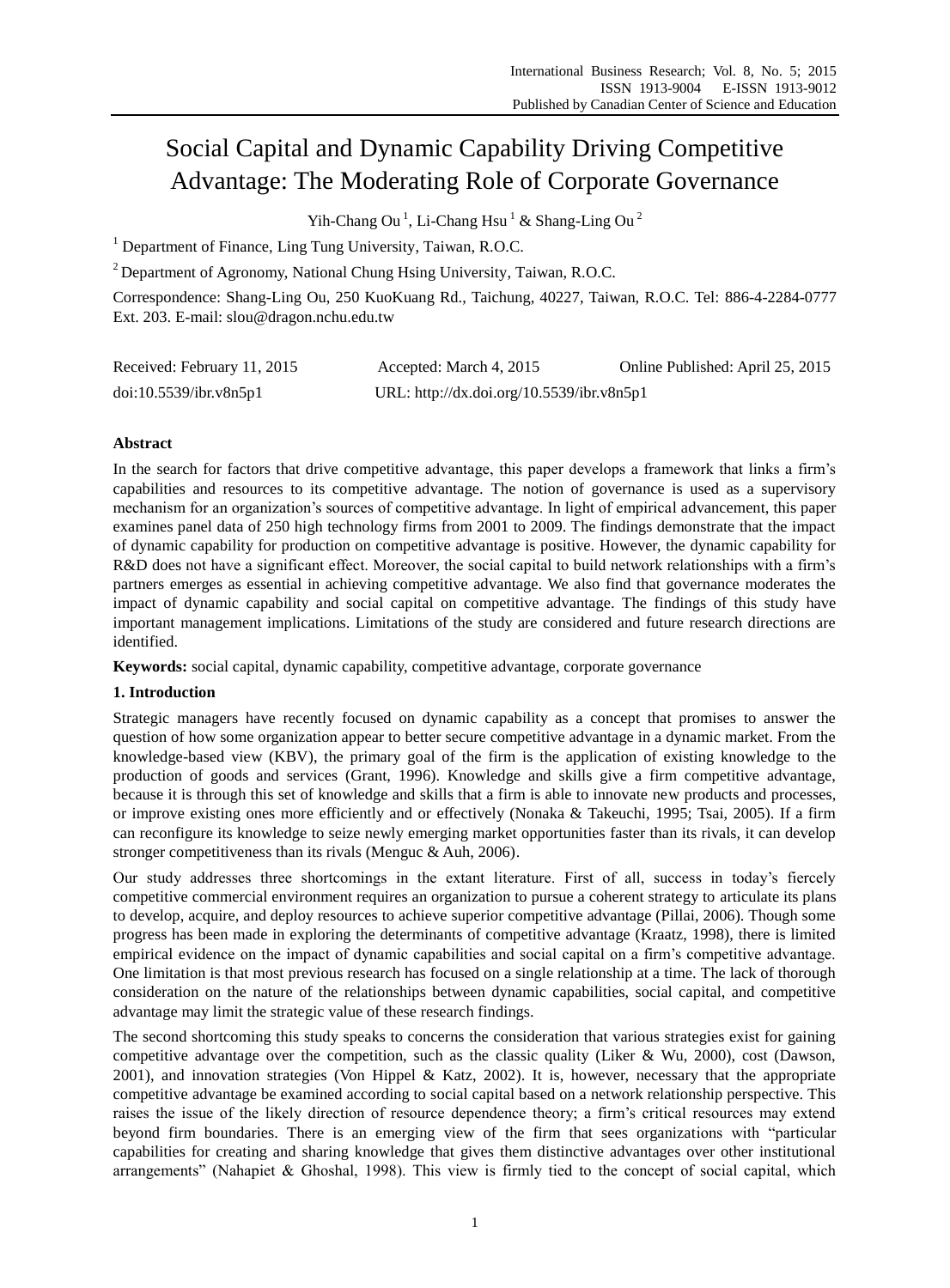suggests that firms engage in various types of relationships with external partners to allow them access to various types of external resources (Kianto & Waajakkoski, 2010).

Thirdly, according to agency theory, it is logical and necessary to first understand the effects of corporate governance mechanism on the competitive advantage. This study suggests that corporate governance serves as a moderator of the respective impact of dynamic capability and social capital on competitive advantage. This proposition is consistent with the literature (Makadok, 2003). Specifically, Makadok (2003) states that "future research on the genesis of competitive advantage should examine the corporate governance issue along with, not apart from, resource-based issue". A moderator is available that interacts with predictors (e.g., dynamic capabilities and social capital) and is related to a criterion variable (e.g., competitive advantage) (Sharma et al., 1981). If this moderating relationship is empirically supported, the effects of dynamic capability and social capital on competitiveness can be better understood.

Consistent with such a call, the current paper acknowledges the foundational role of dynamic capability and social capital in affecting firm-level competitive advantage and it views the supervisory mechanism of corporate governance as a moderating factor on these relationships. The results thus fill a void in the literature by developing an integrative theoretical model that sheds light on competitive advantage. To summarize, competitive advantages cannot be fully understood without a logical combination of these three research perspectives: (1) dynamic capability theory (for the firm"s capabilities available for long-term deployment by its managers) (Wang & Ahmed, 2007), (2) social capital theory (for the firm"s external network relationship enhanced by top mangers' interlocking) (Westerlund  $&$  Svahn, 2008), and (3) agency theory (for the firm and its manager's motivations) (Eisenhardt, 1989).

This paper is organized as follows. First, we review the literature related to the constructs of the proposal model. We aim to contribute to the field of strategic decision making by providing a directed application of capability and resources dimensions and by examining the moderating of corporate governance at the firm-level competitive advantage. Second, we develop a series of hypotheses which constitute an integrative theoretical framework that offers a richer and more formalized account of the relationships than has been provided in the literature to date. We next take the high technology industry as an empirical example by using the panel data. Finally, we conclude with a discussion on some implications, limitations, and directions for future research derived from the findings of this paper.

## **2. Theoretical Background and Hypotheses Development**

In the following figure we present the conceptual framework discussed above. The conceptual model focuses on the knowledge exchange between the dynamic capabilities (internal knowledge resources) and its social capital (external knowledge resources), for performance in the form of competitive advantage, which is affected by governance mechanisms. Important aspects in this model are that dynamic capabilities and their network develop that they are able to gain competitive advantage.



Figure 1. Proposed model

2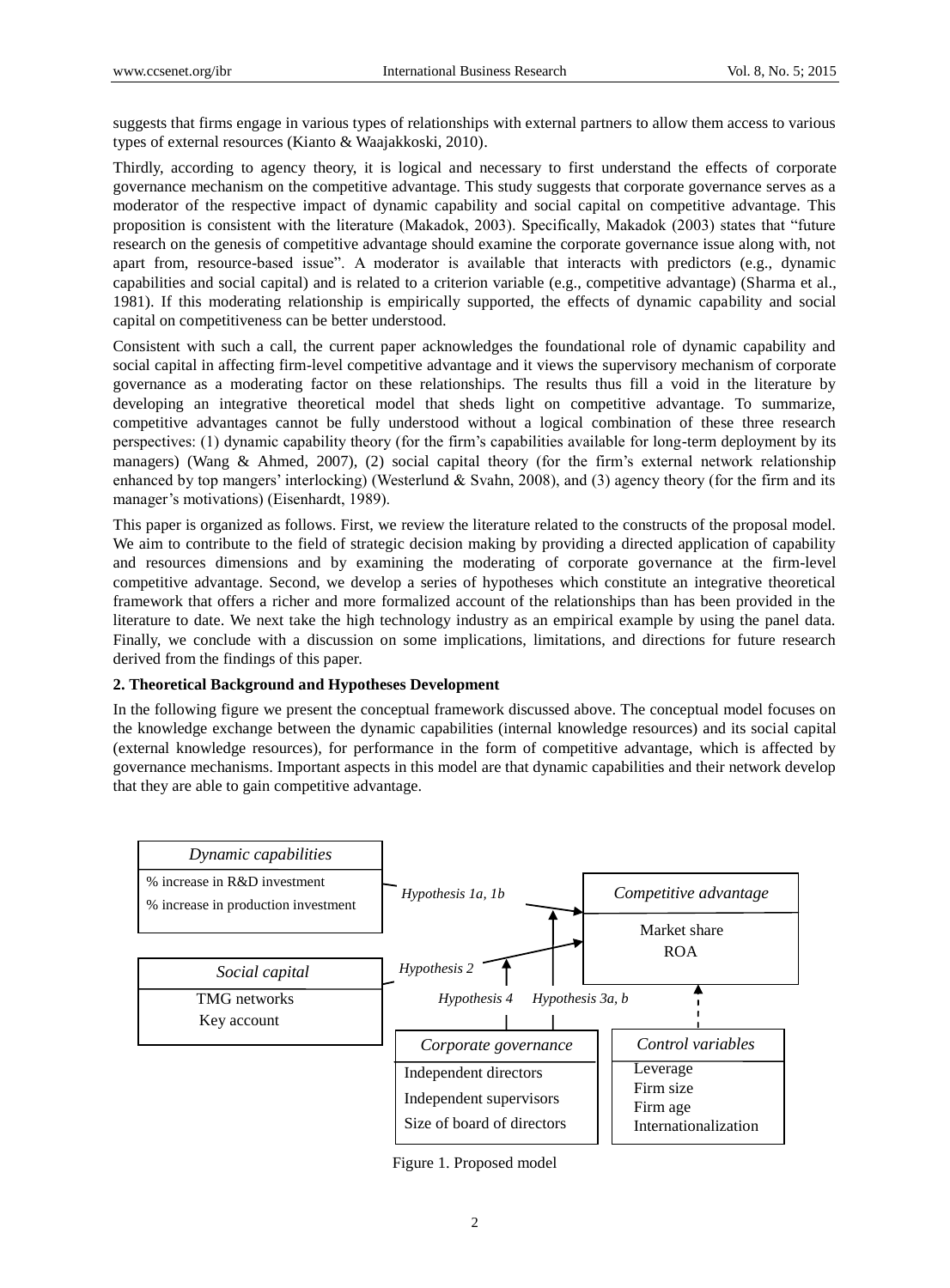The initial concept of "competitive advantage" was defined by Selznick (1957) and Ansoff (1965) as enterprises will develop more product market scope and better competitive position than those of competitors. Porter (1991) argues that a firm"s competitive advantage is a function of not only the firm"s operating environment but also its internal capabilities. From the RBV viewpoint, a competitive advantage should be difficult to imitate or substitute (Barney, 1991); and the strategic manager will much emphasize resource allocation, core capabilities, and unique technology to achieve competitive advantage over competing firms (Hill & Jones, 1995). Moreover Marti (2001) suggests that core capabilities and network relationships are the most important drivers of sustainable competitive advantage. Lippman and Rumelt (1982) argued that firms sustain competitive advantage when their competencies possess strong causal ambiguity because competitors are less likely to identify or understand such competencies well enough to imitate them. Another recently approach emphasizes building competitive advantage through "dynamic capabilities" stressing on exploiting existing internal and external firm specific competencies and new ones to address changing environments. Based on the previous literature, we define competitive advantage as a capability or resource that is difficult to imitate and valuable in helping the firm to obtain its organizational strategic objectives

There are varying definitions of dynamic capability in the literature (Ambrosini et al., 2009; Stahle & Bounfour, 2008; Teece, 2007). Teece et al. (1997) define dynamic capability as the key role of strategic management in appropriately adapting, integrating, and reconfiguring internal and external organizational skills, resources, and functional competences to match the requirements of a changing environment. Furthermore, Eisenhardt and Martin (2000) define dynamic capability as "the firm"s ability to integrate, build, and reconfigure internal and external competencies to address rapidly changing environments." Confounding the situation is the fact that a significant number of studies pertinent to dynamic capability do not clarify their interpretation of the concept (e.g., Winter, 2003). Though the various definitions of dynamic capability proposed by different authors are confounding, they provide critical insights into the way dynamic capability have emerged form from the mainstream of strategic management literature. We herein define dynamic capability as a firm"s competence which allows the firm to integrate and create its new product and processes and is able to cope with environmental change (Hsu & Wang, 2012). In line with this definition, we infer from this fact that what may have dynamic capabilities in R&D capability (Thornhill, 2006; Wang & Hsu, 2010) and production capability (Katsikeas, 1994).

Given the general picture of R&D activities for innovation capabilities, however, the accumulated investment in R&D compared to investing at a given point in time can be especially important if a firm"s strategic intent is to develop distinctive innovation capabilities. Absorptive capability was initially proposed by Cohen and Levinthal in 1990 (Cohen & Levinthal, 1990), referring to a firm"s ability to identify, assimilate, and exploit knowledge from external sources; in addition, prior related knowledge plays a key role in its innovative activities. This prior knowledge contains the past abilities or even latest technological or scientific advance. Thus, maintaining continuously investment in R&D processes can foster the firm"s dynamic capability and better create competitive advantage (Tidd et al., 2001). In sum, dynamic capability for R&D activity has a dual role, firms invest in R&D over time not only in order to innovate, but also to develop and maintain their broader capabilities to use knowledge. One of the reasons that firms engage in R&D is to develop what Cohen and Levinthal call "absorptive capability." In that sense, the dynamic capability for R&D activities contributes to a firm"s competitive advantage.

In a dynamic environment, the firm that invests resources more productively can achieve superior competitive advantage, despite the high costs associated with these activities. Long-term investment of production capabilities can also increase the likelihood of having a successful product at any given time period (Ahuja et al., 2008). Over time, this stream of successes through accumulated productive resources assures competitive advantage, which generates the financial profits needed to support the firm"s dynamic capability for production efforts (Reichstein & Salter, 2006). In other words, the competitive advantage from any single new product introduction in a competitive environment may be short-lived because of rapid imitation and short product life cycle (Moustaghfir, 2009). A lack of consistent investment on production capability can also undermine the firm"s bargaining power with their partner that sometimes helps maintain competitive advantage (Geels, 2004). Since a long-term production capability investment is necessary to capitalize on the changes and achieve competitive advantage, therefore:

#### *Hypothesis 1a. The dynamic capability for R&D has a positive impact on competitive advantage.*

*Hypothesis 1b. The dynamic capability for production has a positive impact on competitive advantage.*

Over the past two decades, social capital has already received much attention from a wide range of disciplines, in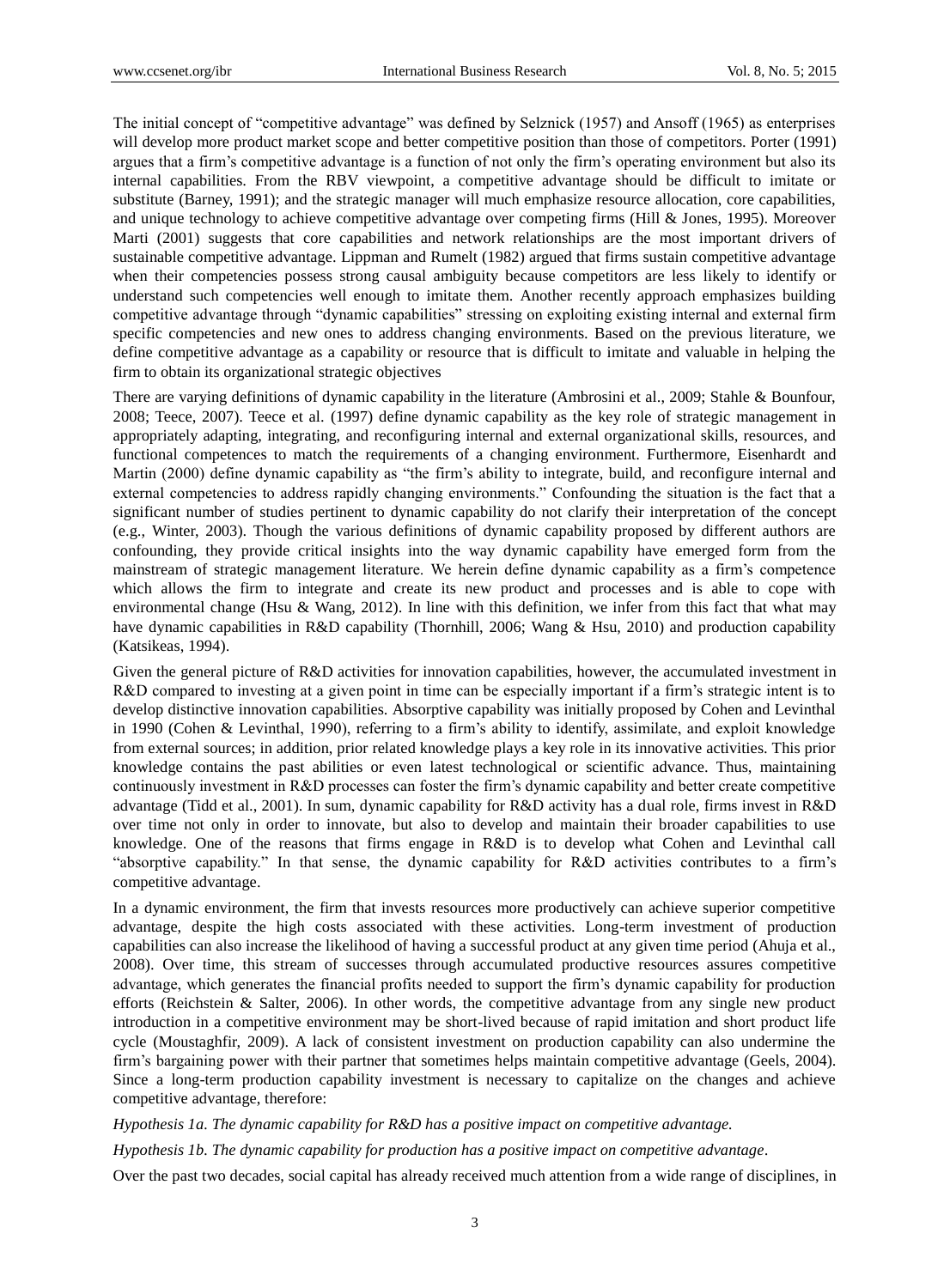particular sociology (Portes, 1998), organization theory (Burt, 1997), and network studies (Leana & Van Buren, 1999). Burt (1997) conceptualized social capital as "a set of social resources embedded in relationships". Nahapiet and Ghoshal (1998) argued that social capital arises from the positive interaction that occurs between individuals and a network. Moreover, some organizational scholars espoused a broader dimension of social capital from the viewpoints of social relationships, norms, and values (Boytsun et al., 2011; Kianto & Waajakoski, 2010; Tsai & Ghoshal, 1998). Lesser (2000) proposed that networks are an important source of social capital. Social capital is inherent in personal relationship ties and interpersonal interactions (Roussel & Deltour, 2012), together with the shared values that are associated with these relationships and interactions.

This study is concerned with the role of social capital in influencing a firm"s competition advantage. We define social capital as the implicit and tangible set of resources available to enhance the organization's competitive advantage by virtue of networks relationships. Social exchange theory (Blau, 1964) supports a wide rationale for social capital since it considers the mutual values potential of inter-organizational exchange, concentrating on the relationship rather than the transaction. Relationships are embedded in a social structure (Granovetter, 1985), and time complex personal and organizational structures evolve between firms. Some studies argue that social relationships (Scupola et al., 2010) and managers" personal ties play a crucial role in developing these network relationships (Carmona-Lavado et al., 2010). Personal ties are important in multiple ways, such as providing access to external resources that could be used to gain competitive advantage (Moran, 2005). Through social networks, managers have opportunities to establish partner relationships and to detect future developments in a dynamic market. Clearly, social capital requires both the social structure and the ability to mobilize resources through that structure. It is jointly owned by the parties in the relationship and cannot be appropriated by any single individual (Burt, 1992).

Long-term relationships are beneficial to many interfirm interactions (Dyer, 2000), though the difficulties in building such a relational exchange start as early as the initiation phase. A firm"s critical resources may span firm boundaries and may be embedded in interfirm processes (Smith et al., 1995). It is easy for firms to switch trading partners with non-specific investments in establishing network relationships for obtaining relation-specific social capital when they have crafted competitive advantage (Dyer & Singh, 1998). Social capital enables linking to external actors that can help mobile resources across firm boundaries (Kim, 2007; Luthans & Youssef, 2004). In order to obtain competitive advantage, firms need to utilize external resources effectively through their firm"s network relationships (Elfring & Hulsink, 2003). We posit that social capital is fundamental to competitive strategic choice. Therefore,

#### *Hypothesis 2. Social capital has a positive impact on competitive advantage.*

Corporate governance is a topic which has recently captured an increasing interest in academic research, though corporate dynamic strategies has not been considered adequately, and much of the discussion about corporate governance falls into the field of finance (Dalton et al., 2003). Financial analysis is focused on the economic aspects of corporate governance, with less attention to its relationship with competitive strategy. In this section, corporate governance can be described as a process where shareholders develop specific interests in the company policy, and the management of the company responds in some way to these shareholder demands by adopting a certain corporate policy to meet their interests. Therefore, we define corporate governance as the system by which corporations are governed and monitored by shareholders (Premuroso & Bhattacharya, 2007).

According to the "motivation-capability" logic employed by researchers in competitive dynamics (Smith et al., 2001), two drivers influence a firm"s competitive strategies: a firm"s motivation to engage in competitive action and its capability to do so (e.g., R&D capability and production capability). The management literature suggests that the board of directors often plays a substantial role in firm"s strategic decision-making (Judge & Zeithaml, 1992). The corporate governance mechanism can be viewed as having various elements that can affect a firm"s motivation and capability to undertake competitive actions.

We may expect corporate governance to play a moderating role when connecting dynamic capability and strategic opportunities, and eventually competitive advantage (Hutchinson & Gul, 2004). Spending on production process is capitalized in the accounts, and then not subtracted from profit. The same is true of some elements of R&D, depending on the accounting regime; and even if not, the firm is free to publish its financial figures. Thus decision-makers may think that unwise of an investment of a sort may be obviously risky. The least visible are lasting investments within R&D and productions; whose value is very difficult to show to stakeholders without detailed knowledge of the firm (Connolly & Hirschey, 2005; Lantz & Sahut, 2005). This can result in serious under-investment in R&D and production, and/or an inefficient competitive strategy. Because the true value of R&D is difficult for outside investors to realize (Labie, 2001; Vesala, 2007), managers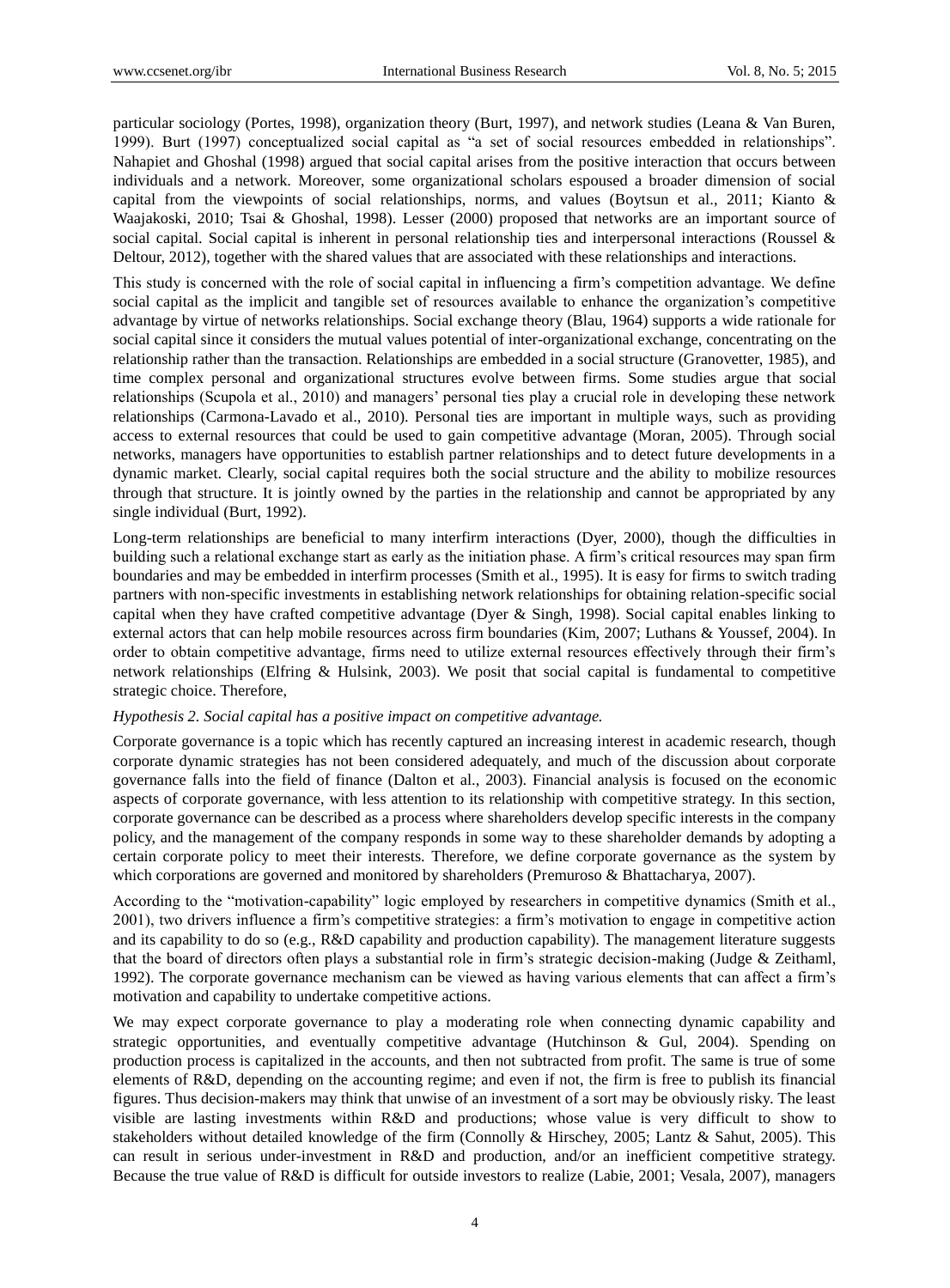under takeover pressures may increase the current profit at the expense of long-term growth by cutting R&D investment. Meanwhile, close monitoring by shareholders of the managers to behave in the investors" interests is necessary. Since shareholders generally have a strong incentive to monitor the managers, they may encourage value-enhancing R&D. In such circumstances we can see an advantage in corporate governance with monitoring on the managers" decision-making to maximize total return to all stakeholders. The above argument on the link between dynamic capability and competitive advantage indicates a critical intermediate variable: corporate governance.

It is reasonable to expect that effective corporate governance should help the firm move toward undertaking optimal strategic actions for achieving sustainable competitive advantage (Hosono et al., 2004). Particularly, according to agency theory, as decision makers of the firm, managers have their own economic self-interests that may be in conflict with those of the stakeholders. If corporate governance remedies that R&D and production resources are ineffectively deployed, we should anticipate optimal competitive strategy decisions made by capable managers, given strategy opportunities based on firm"s favorable resource deployment. Corporate governance should contribute to the building of firm competitiveness through the efficient allocation of resources (Smith et al., 2005). Therefore, corporate governance can facilitate the dynamic capability for R&D and production toward value-maximizing deployments by reducing inefficient managerial diversions of capability. We propose:

*Hypothesis 3a. Corporate governance is a positive moderator for the impact of dynamic capability for R&D on competitive advantage.*

*Hypothesis 3b. Corporate governance is a positive moderator for the impact of dynamic capability for production on competitive advantage.*

Social capital as an important role to achieve competitive advantage has clearly focused on the interaction relationship between the internal TMG and the external resources. For instance, the role of the TMG interlocks between firms and other sectors of the economy explain how organizations bridge the gaps between different economic sectors. Thus, the ability of TMG to access external resources is viewed as depending on their relationships with external networks (Ensley et al., 2006; Palmer, 1983). Logically, the ability to gain external resources is dependent on the physical linkage of the firms (Scott, 1991). The nature of the relationships between internal TMG and these various external corporate players (i.e., the relational social capital) will be affected by the monitoring activity of the board. Where there is a norm of reciprocity and trust involved in the relationships, we would expect a board to increasingly act in the interests of the outside shareholders with whom they have these links.

Social capital considers the significance of firm-level relationships with other entities as a resource for strategic action (Sechi et al., 2011). Many scholars hold that social capital is largely oriented to information (Koka & Prescott, 2002) or opportunities (Burt, 1992). This social capital facilitates firm-level strategic actions by increasing its awareness of competitive opportunities in various forms. Meanwhile, corporate governance targets two different but simultaneously existing mechanisms that influence a firm"s social capital: (1) the board of directors to serve shareholder's interest by effectively monitoring top managers' decisions, and (2) the organizational capability to undertake competitive actions that may be enhanced by corporate governance arrangement. It is envisaged that these relationships between social capital and competitive advantage would be positively moderated by the monitoring role of corporate governance. We propose:

*Hypothesis 4. Corporate governance is a positive moderator for the impact of social capital on competitive advantage.*

## **3. Methodology**

#### *3.1 Sample and Data*

The high technology industry sector is selected for this study due to their economic success and high-stakes. The search for competitive advantage in high-tech industries often leads large firms to compete in newly formed ventures. Many firms have reaped large profits after a long-term investment history in their firms" capabilities. However, this massive growth has also led to many failures and profit losses by firms that cannot maintain competitiveness. This study examines the semiconductor industry, which can be classified as a high-tech industry. The top 308 firms, ranked by company assets, were extracted from 2001 to 2009. The original observations of these firms were matched with firm-level data from the database. However, many firms did not report the type of information we sought for this study, and those with firm-level information missing from the database were eliminated from the sample. A total of 58 firms were omitted, leaving 250 semiconductor firms in our final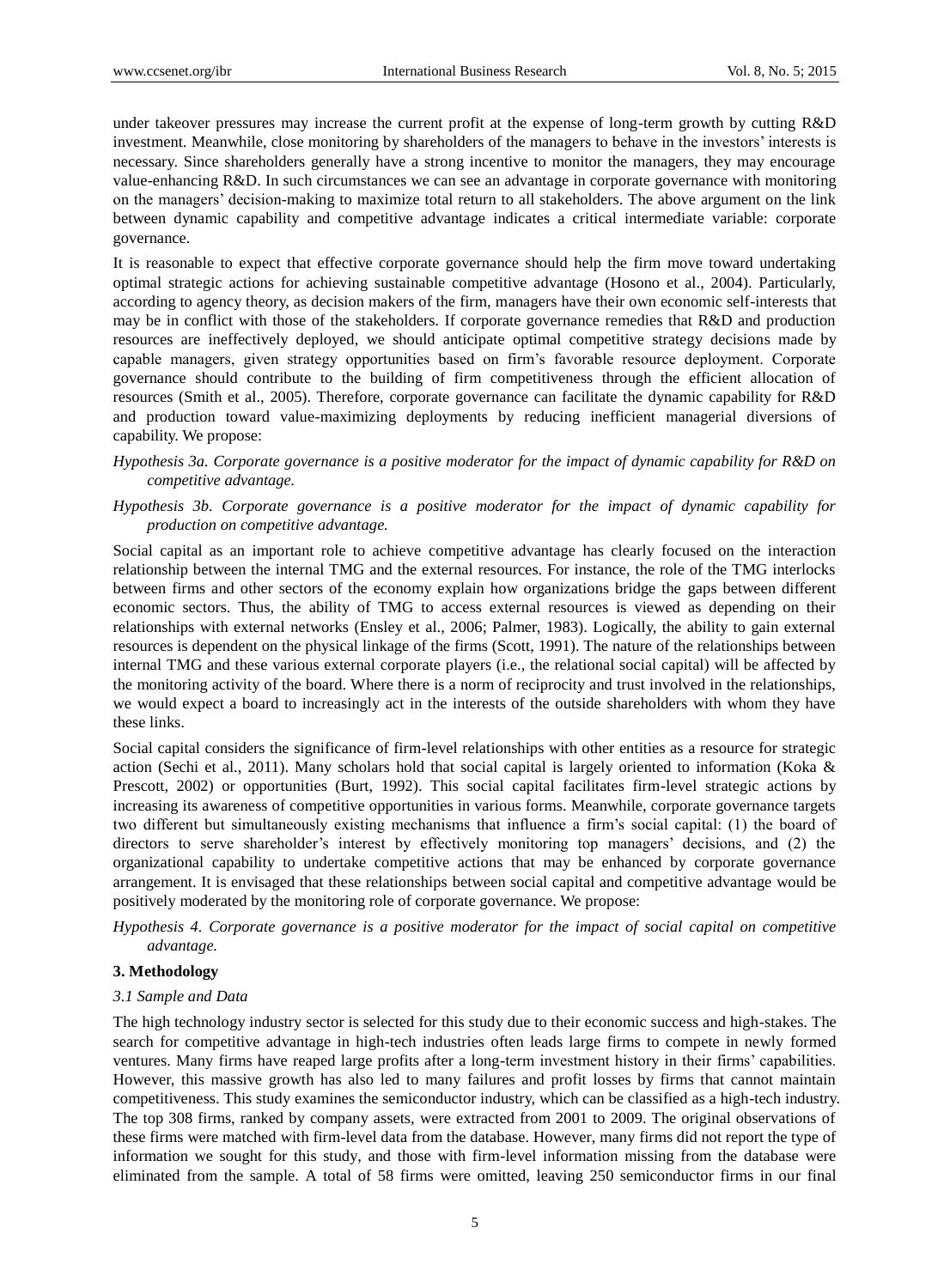sample. Main sources of data for this study were annual report of listed companies and database of Taiwan Economic Journal (TEJ).

#### *3.2 Variables and Measure*

#### 3.2.1 Dynamic Capability

In general, dynamic capability involves a high degree of uncertainty as to the nature (McCutchen et al., 2004) and timing of output (Arrow, 1962). In prior studies, dynamic capability is empirically operationalized by qualitative approach (Helfat, 1997; Camuffo & Volpato, 1996; Pisano, 2000; Griffith & Harvey, 2001), and quantitative approach (Kor & Mahoney, 2005; Hsu & Wang, 2012; Spanos & Lioukas, 2001). This study follows the methodology used by Hsu & Wang (2012), who posit dynamic capability is operationalized by secondary data over time. Dynamic capability typically involves specialized long-term investment since it does not lead to instant returns. The percentage increase in respective dynamic capability for R&D and production captures the magnitude of changes in a firm"s investment over time. For example, sustaining a new product development depends to some extent on the continuity in R&D activity involved; and there may be substantial continuity in facilities, equipment, and marketing campaign, etc. even to create a new outlet. In a high-tech industry, it takes at least 3 years to convert dynamic capability for R&D and production into a successful product (Kor & Mahoney, 2005; Hsu & Wang, 2012). Accordingly, to capture the historical dynamics in investment levels, we establish the functions to calculate the average percentage increases in two proposal indexes of dynamic capability during period  $t$ ,  $t-1$  and  $t-2$ . We created a composite measure of DC based on the two specific capabilities (R&D) capability and production capability).

#### 3.2.2 Social Capital

The measurement of the social capital can be readily assessed using standard network analysis. This could include an examination of TMG interlocks between firms to measure the formal business linkages of a firm, and may be extended to include common membership of social. In this study, we employ the TMG networks and key account as the proxy of social capital. This operationalization is reinforced by social network theory (Silva et al., 2006), which suggests that social capital accrues from the ties and the overall structure. Therefore, it is necessary to measure the number and attributes of outside firms with which CEOs share TMG linkage.

Key account is another measure of social capital. According to the 80/20 principle, 20% of key account sales account for 80% of company sales. As stated by Piercy and Lane (2006), the clients of an extremely high share of their sales. As a consequence, firms dedicate most of their resources to their key accounts (Homburg et al., 2002; Workman et al., 2003). A core assumption in the key account literature is that firms are willing to increase their input to important customers because they hope to enhance the relationships (e.g. Ivens & Pardo, 2007). The ratio of 5% of key account sales divided by the total sales represents a proxy of the customer relationship measure.

We considered these two variables when determining social capital, on order to obtain a full picture of all the interlocks companies have, both with inside and outside companies. However, for the empirical analysis we restrict the variables to measure, as companies may have different meanings for justifying the social capital, and some of the variables used in the multivariate analysis cannot be interpreted in the same way of inside and outside companies. Pooling both TMG linkage and key account could appropriate our study.

#### 3.2.3 Competitive Advantage

Various studies have sought to measure the competitive capabilities of successful firms, including lowest cost (Roth & Morrison, 1992), higher quality (Chandler & Hanks, 1994), and competitive privacy (Katsikeas, 1994). Although these have been examined in the literature, researchers and managers are interested in the relation between strategic actions that a firm takes and its performance relative to competitors (Rumelt *et al*., 1991). Firms that are more competitive due to their dynamic capability and social networks relationship strategy will enjoy superior market share over their rivals (Bharadwaj, 2000). Hence, the traditional market share is most likely to capture the firm"s competitive advantage because performance outcomes of competitive capability are usually measured in terms of market share (Day & Wensley, 1988). In prior studies, most scholars use an accounting-based index such as return on asset (ROA), return on equity (ROE), or return on sales (ROS) (Hitt et al., 1997; Tallman & Li, 1996) as a measure of management effectiveness (Geringer et al., 2000; Robins & Wiersema, 1995). We employed ROA as another measure of competitive advantage.

#### 3.2.4 Corporate Governance

Basically, an indicator should be the ideal mechanism by which the interests of shareholders are represented. However, the boards of directors have largely failed to fulfill this purpose because the selection of directors has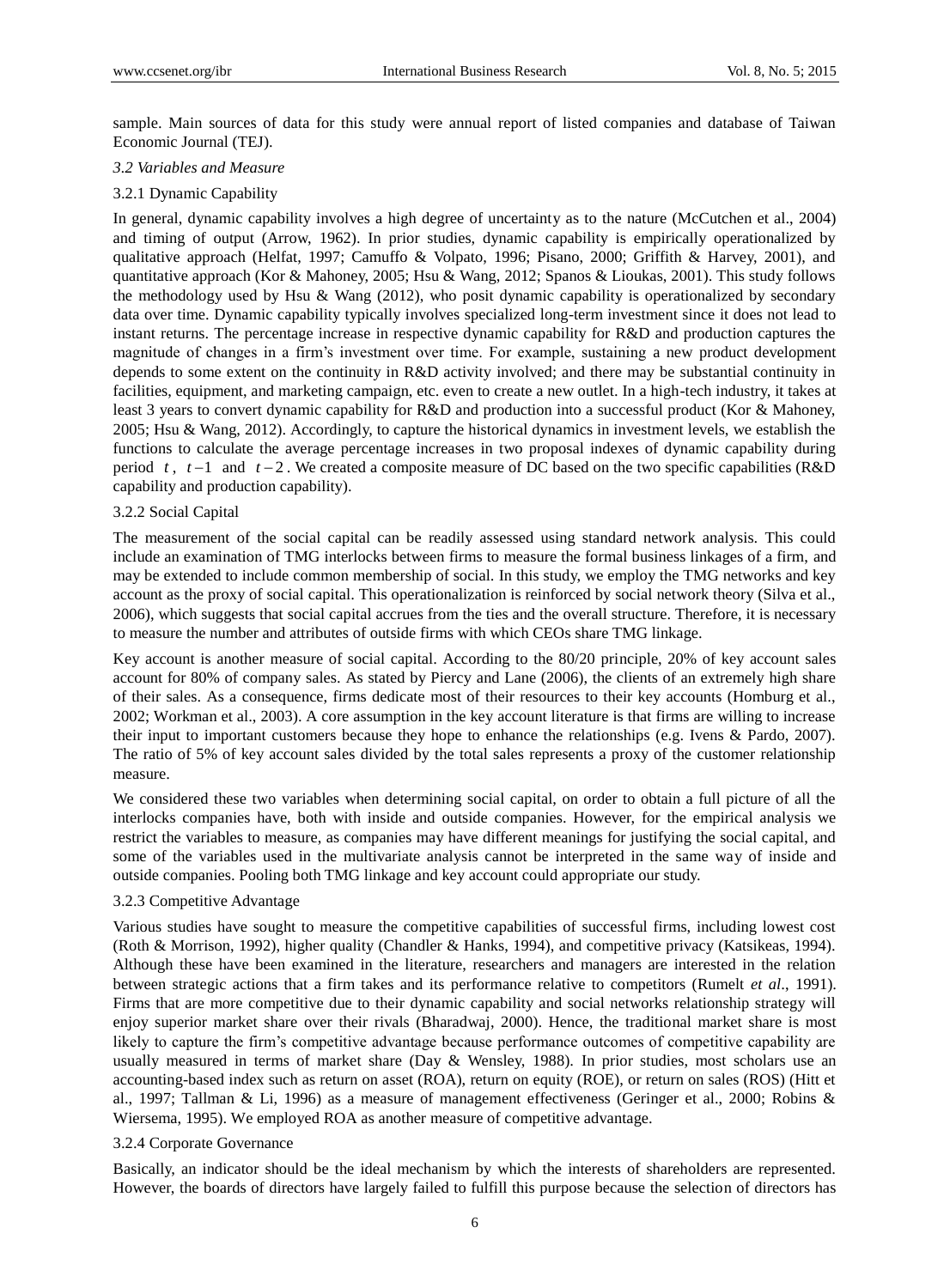been determined by the CEO (Monks & Minow, 1995). Instead, a board with independent directors is more likely to behave in the interests of all shareholders than are dominated by directors close to the CEO. Other indicators of corporate governance are deemed as critical by academic research including board committees (Aaboen et al., 2006; Hill & Jones, 1995; Jackling & Johl, 2009), independent supervisors (Agrawal & Knoeber, 1996; Haniffa & Cooke, 2005; Chen et al., 2007; Liu & Yang, 2008), inside boards of directors (Core et al., 1999), and the size of board of directors (Jackling & Johl, 2009; Kiel & Nicholson, 2003; Peng & Fang, 2010). Therefore, we operationalized the corporate governance as the size of board of directors, the independent directors, and independent supervisors.

## 3.2.5 Control Variables

We rely on previous empirical studies of knowledge management motives for selection of other control variables used include firm size, firm age, leverage, and internationalization. The majority of studies in the competitive advantage (including Auh & Menguc, 2005; Setia-Atmaja, 2009; Singh & Gaur, 2009) control for the size of firm, invariably finding a significant positive correlation between firm size and competitive advantage. Thus, we use the natural logarithm of total capital (Segars & Grover, 1995) to proxy for firm size. We controlled for firm age, which knowledge scholars generally view younger high-tech firms might have pursued more innovations than older firms (Setia-Atmaja, 2009). Singh and Gaur (2009) also controlled for age because they predicted that knowledge creation and diffusion was 'inherently evolutionary in nature' and would thus be influenced by a firm' age. Age was measured by the number of years the firms had been in existence. The variable leverage, representing the firm"s debt to equity ratio, controls for any firm value effects due to any differences in the debt structures of the firms. The indicator of financial resources is proxied by the leverage which is measured by long-term debt over total assets. Following Bartlett and Ghoshal (1989), Shoham (1996), we used a measure of export intensity as the index of internationalization. This seems to be a good relative indicator, and has been widely used. The operational definition of internationalization is export intensity  $=$  (export sales/total sales) (Geringer et al., 2000). Table 1 shows the operationalization, indicators, and sources of all the constructs in proposed model.

| Constructs              | Variables                        | Definition                                                                         | Adapted from                                                                                                                              |  |  |  |  |
|-------------------------|----------------------------------|------------------------------------------------------------------------------------|-------------------------------------------------------------------------------------------------------------------------------------------|--|--|--|--|
| Competitive             | Market share                     | Firm sales/Market sales                                                            | Narasimhan & Nair, 2005; Strikwerda, 2007;                                                                                                |  |  |  |  |
| advantage (CA)          |                                  |                                                                                    | Wang & Hsu, 2010                                                                                                                          |  |  |  |  |
|                         | ROA: Return on asset             | Net profit before taxes /Total assets                                              | Dehning & Stratopoulos, 2003; Narasimhan<br>Nair, 2005; Nustini, 2006                                                                     |  |  |  |  |
| Dynamic                 | RDI: R&D capability              | % increase in R&D investment                                                       | Kor & Mahoney, 2005; Wang & Hsu, 2010                                                                                                     |  |  |  |  |
| capability (DC)         | PDI: Production capability       | % increase in production investment                                                | Wang & Hsu, 2010                                                                                                                          |  |  |  |  |
| Social capital<br>(SC)  | <b>TMG</b> network               | The number and attributes of outside<br>firms with which CEOs share TMG<br>linkage | Athanassiou et al., 2002; Collins & Clark, 2003;<br>Kim & Cannella, 2008; Shipilov & Danis, 2006                                          |  |  |  |  |
|                         | Key account                      | The ratio of 5% of key account sales<br>divided by the total sales                 | Hsu & Wang, 2012; Van Buren, 1999                                                                                                         |  |  |  |  |
| Corporate<br>governance | Independent directors            | The total number of independent<br>directors on a company's board                  | Cerbioni & Parbonetti, 2007; Liu & Yang, 2008;<br>Wang & Hsu, 2010<br>Agrawal & Knoeber, 1996; Haniffa & Cooke,<br>2005; Liu & Yang, 2008 |  |  |  |  |
| (Gov)                   | Independent supervisors          | The total number of independent<br>supervisors on a company's board                |                                                                                                                                           |  |  |  |  |
|                         | Size of board of directors       | The total number of directors on a<br>company's board                              | Cerbioni & Parbonetti, 2007; Kumar & Singh,<br>2012; Peng & Fang, 2010                                                                    |  |  |  |  |
| Control<br>variables    | LE: Leverage                     | Debt divided by total liabilities                                                  | Kanagaretnam et al., 2011; Kumar & Singh,<br>2012; Wang et al., 2008                                                                      |  |  |  |  |
|                         | FS: Firm size                    | The natural logarithm of total capital                                             | Segars & Grover, 1995; Kumar & Singh, 2012;<br>Peng, & Fang, 2010                                                                         |  |  |  |  |
|                         | FA: Firm age                     | Number of years since first date of<br>incorporation                               | Kumar & Singh, 2012; Setia-Atmaja, 2009;<br>Singh & Gaur, 2009                                                                            |  |  |  |  |
|                         | <b>INT:</b> Internationalization | Export sales/Total sales                                                           | Husted et al., 2010; Mu et al., 2007; Wang $\&$<br>Hsu, 2010                                                                              |  |  |  |  |

#### Table 1. Definitions of independent variables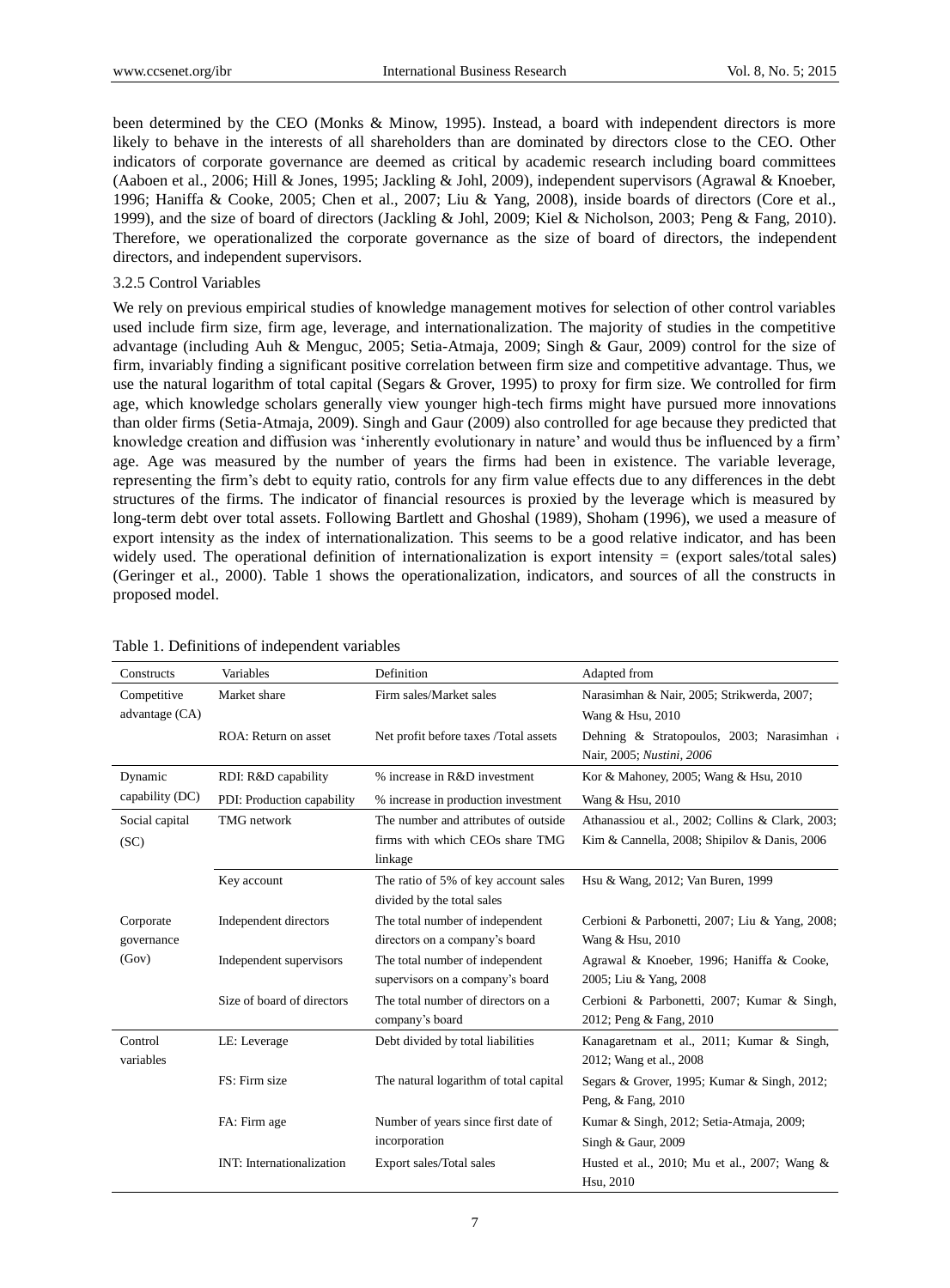#### *3.3 Model*

In testing the research hypotheses underpinning the study, hierarchical regression analysis (Sharma et al., 1981) was employed to estimate the relationships between dynamic capability and social capital (independent variables) and competitive advantage achieved (dependent variable), for testing the nature of moderating effect of corporate governance:

Model 1:

$$
CA_{it} = \beta_0 + \beta_1 RDI_{it} + \beta_2 PDI_{it} + \beta_3 SC_{it} + \beta_4 GOV_{it} + \beta_5 LE_{it} + \beta_6 FS_{it} + \beta_7 FA_{it} + \beta_8 INT_{it} + \varepsilon_{it}
$$
(1)

Model 2:

$$
CA_{it} = \hat{\beta}_0 + \hat{\beta}_1 RDI_{it} + \hat{\beta}_2 PDI_{it} + \hat{\beta}_3 SC_{it} + \hat{\beta}_4 GOV_{it} + \hat{\beta}_5 LE_{it} + \hat{\beta}_6 FS_{it} + \hat{\beta}_7 FA_{it} + \hat{\beta}_8 INT_{it} + \hat{\beta}_9 (RDI_{it} * GOV_{it}) + \hat{\beta}_{10} (PDI_{it} * GOV_{it}) + \hat{\beta}_{11} (SC_{it} * GOV_{it}) + \varepsilon_{it}
$$
(2)

where, *CA* is competitive advantage, *RDI* is % increase in R&D investment, *PDI* is % increase in production investment,  $SC$  is social capital,  $GOV$  is corporate governance,  $LE$  is leverage,  $FS$  is firm size,  $FA$  is firm age, and *INT* is Internationalization.  $\beta_0$  and  $\hat{\beta}_0$  are intercept,  $\beta_i$  (*i*=1, 2, ... 8) and  $\hat{\beta}_i$  (*i*=1, 2, ... 11) are parameter,  $\varepsilon_{it}$  is the error term of firm ( $i=1, 2, ... 250$ ) in period ( $t=1, 2, ... 9$ ).

To examine the relative effect of independent variables on *CA* , linear regression analysis was performed; the results of the linear regression analysis are presented in Model 1 in Table 2. In order to identify a moderator variable, it is necessary to determine whether a significant interaction is present between moderator and predicator variable. If a significant interaction is found, then the relationship of moderator to the criterion variable is determined. The hierarchical regression analysis results are presented in Model 2 in Table 2.

In testing the research hypotheses underpinning the study, hierarchical regression analysis (Sharma et al., 1981) was employed to estimate the relationships between dynamic capability and social capital (independent variables) and competitive advantage achieved (dependent variable), for testing the nature of moderating effect of corporate governance:

Given the cross-sectional and time series nature of our datasets, panel data estimation methods have the advantage that they allow us to account for some unobserved heterogeneity across firms. The econometric estimation has three steps: (1) tests of pooling data using F-test and Largrange multiple (LM) test, (2) a brief discussing of the convenience of a fixed effects model versus a random effect specification using Hausman test, and (3) presenting the regression output corresponding to the spread level equations as well as a battery of tests intended to help discern which is the best fitted regression. These results yield one particular kind of estimator (i.e., fixed effects).

## **4. Results**

Table 3 provides descriptive statistics, including means and standard deviations of the variables used in the estimation. Pairwise correlations are also presented.

|                                              | Mean  | S.D.            | 1         | 2        | 3         | 4                  | 5         | 6        | 7        | 8         | 9 | 10 | 11 | 12 |
|----------------------------------------------|-------|-----------------|-----------|----------|-----------|--------------------|-----------|----------|----------|-----------|---|----|----|----|
| 1. Market share                              | 0.020 | 0.046           |           |          |           |                    |           |          |          |           |   |    |    |    |
| 2. ROA                                       | 0.082 | 0.136           | 0.103     |          |           |                    |           |          |          |           |   |    |    |    |
| 3. % Increase in<br>R&D investment           | 0.162 | 0.381           | 0.072     | $-0.034$ |           |                    |           |          |          |           |   |    |    |    |
| 4. % Increase in<br>production<br>investment |       | $-1.415$ 26.257 | $-0.084$  | $-0.050$ | 0.001     |                    |           |          |          |           |   |    |    |    |
| 5. TMG networks                              | 11.73 | 19.202          | $0.253**$ | 0.119    | $0.264**$ | 0.018              |           |          |          |           |   |    |    |    |
| 6. Key account                               | 2.04  | 1.034           | 0.038     | 0.056    | 0.012     | $-0.174*$          | $-0.036$  |          |          |           |   |    |    |    |
| 7. Size of board of<br>directors             | 10.31 | 3.018           | $0.477**$ | 0.116    | 0.098     | 0.010              | $0.414**$ | 0.022    |          |           |   |    |    |    |
| 8. Independent<br>directors                  | 6.22  | 2.082           | $-0.036$  | 0.067    |           | $-0.146* -0.198**$ | $-0.041$  | $-0.088$ | 0.076    |           |   |    |    |    |
| 9. Independent<br>supervisors                | 3.86  | 1.876           | $-0.023$  | $-0.075$ | 0.097     | $-0.047$           | $0.160*$  | $-0.114$ | $0.163*$ | $0.192**$ |   |    |    |    |

Table 2. Correlations and descriptive statistics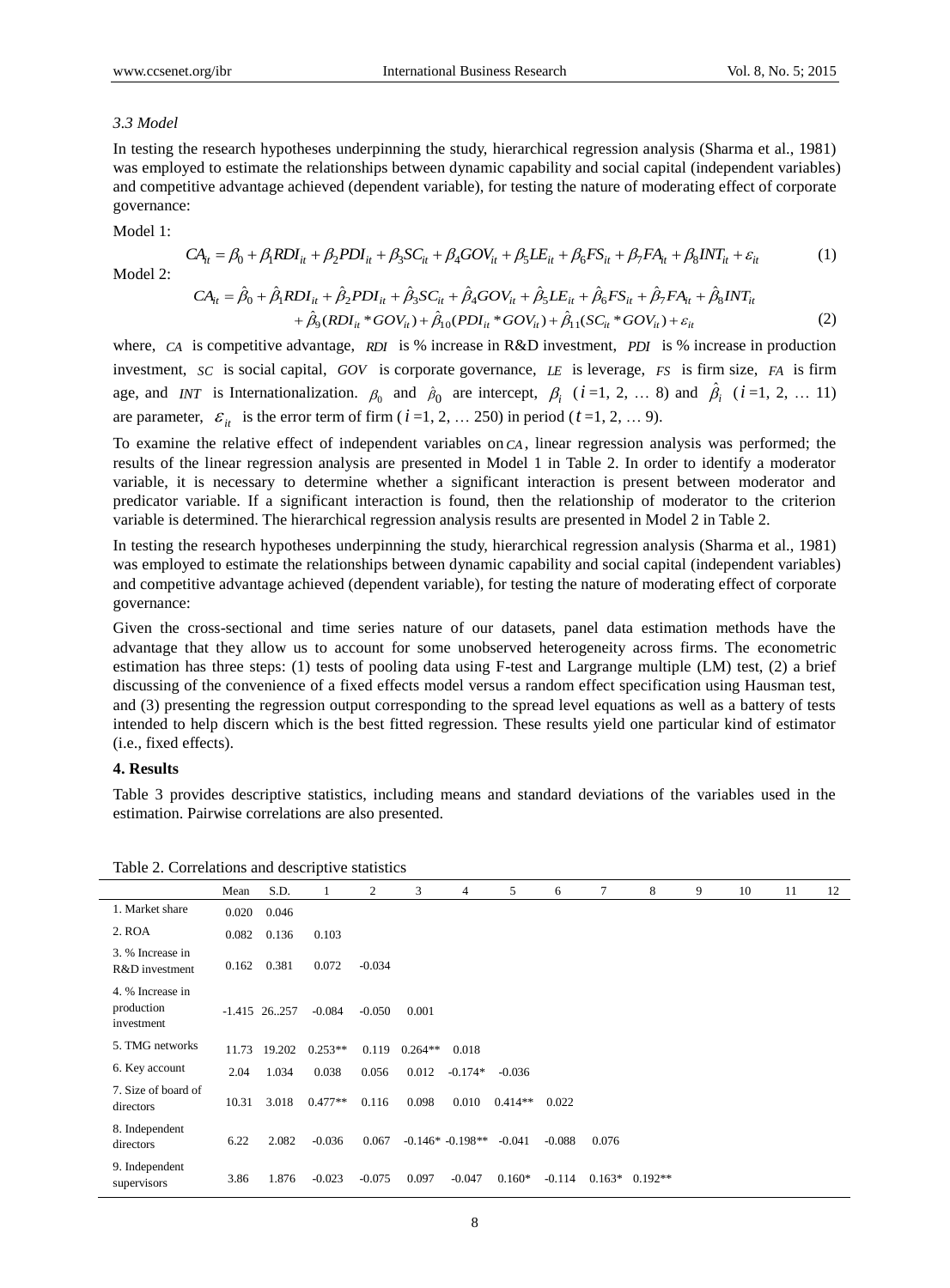| 10. Leverage                  | 0.301         | 0.154 | $-0.115$  | $-0.033$  | 0.095     | $-0.052$ | 0.018     | 0.091    | 0.082            | 0.017 | 0.043                       |          |                 |  |
|-------------------------------|---------------|-------|-----------|-----------|-----------|----------|-----------|----------|------------------|-------|-----------------------------|----------|-----------------|--|
| 11. Firm size                 | 2.72.         | 0.698 | $0.595**$ | $-0.029$  | $0.209**$ | $-0.104$ | $0.499**$ |          | $-0.013$ 0.544** | 0.029 | $0.319**$                   | 0.04     |                 |  |
| 12. Firm age                  | 14.94         | 7.586 | 0.061     | $-0.150*$ | $-0.032$  | $-0.063$ | 0.064     | $-0.039$ |                  |       | $-0.046$ $-0.048**$ 0.300** | 0.036    | $0.362**$       |  |
| 13. Export intensity          | 0.504         | 2.445 | $0.303**$ | 0.020     | $-0.025$  | $-0.096$ | 0.127     | $-0.09$  | $0.147*$         | 0.093 | $-0.091$                    | $-0.099$ | $0.147* -0.024$ |  |
| $\sim$ $ \sim$ $\sim$<br>$-1$ | $\sim$ $\sim$ |       |           |           |           |          |           |          |                  |       |                             |          |                 |  |

 $* p < .05, * p < .01.$ 

As Model 1 reveals, the variable of percentage increase in production investment is statistically significant; thus, hypothesis 1b is supported (Model 1:  $\beta_2$  =0.0523, p< .05). The results suggest that for the achievement of competitive advantage, the percentage increase for production was found to play an important role, whereas no direct influence was exerted by dynamic capability for R&D because hypothesis 1a is not statistically significant (Model 1:  $\beta_1$  =0.0089, p> .10). A second test of hypothesis is statistically significant. Thus, hypothesis 2 is supported. The evidence indicates that social capital, which developed by TMG network relationship building and maintaining customer relationship, was important to the achievement of competitive advantage. Referring to Model 2, corporate governance has a significant positive moderating effect on the respective impact of dynamic capability for R&D and for production on competitive advantage. Thus hypothesis 3a, b (Model 2:  $\hat{\beta}_9 = 0.0373$ , p< .001, and  $\hat{\beta}_{10}$  =0.0432, p< .001) are supported. Finally, the fourth hypothesis (Model 2:  $\hat{\beta}_{11}$  =0.0212, p< .001) is supported by the empirical results that show corporate governance has a significantly positive moderating effect on the competitive advantage from social capital.

| Table 3. Regression analysis of proposed model                                                                |              |           |              |            |  |  |
|---------------------------------------------------------------------------------------------------------------|--------------|-----------|--------------|------------|--|--|
|                                                                                                               | Model 1      |           | Model 2      |            |  |  |
| Independent variable                                                                                          | Coefficient  | $P-value$ | Coefficient  | $P$ -value |  |  |
| Effect of social capital, dynamic capability on competitive advantage                                         |              |           |              |            |  |  |
| % Increase in R&D investment ( <i>Hypothesis 1a</i> )                                                         | 0.0089       | 0.4056    | 0.0165       | 0.1492     |  |  |
| % Increase in production investment ( <i>Hypothesis 1b</i> )                                                  | $0.0523*$    | 0.0175    | $0.0292***$  | 0.0000     |  |  |
| Social capital ( <i>Hypothesis 2</i> )                                                                        | $0.0129***$  | 0.0000    | $0.0342*$    | 0.0497     |  |  |
| Corporate governance                                                                                          | $0.0469***$  | 0.0000    | $0.0294***$  | 0.0007     |  |  |
| Moderating effect of corporate governance on social capital, dynamic<br>capability, and competitive advantage |              |           |              |            |  |  |
| % Increase in R&D investment $\times$ corporate governance ( <i>Hypothesis 3a</i> )                           |              |           | $0.0373***$  | 0.0000     |  |  |
| % Increase in production investment $\times$ corporate governance ( <i>Hypothesi</i><br>3b)                   |              |           | $0.0432***$  | 0.0007     |  |  |
| Social capital $\times$ corporate governance ( <i>Hypothesis 4</i> )                                          |              |           | $0.0212***$  | 0.0000     |  |  |
| Leverage                                                                                                      | $-0.4293***$ | 0.0000    | $-0.3507***$ | 0.0000     |  |  |
| Firm size                                                                                                     | $0.3087***$  | 0.0000    | $0.3017***$  | 0.0000     |  |  |
| Firm age                                                                                                      | $-0.0157*$   | 0.0214    | $-0.0358***$ | 0.0001     |  |  |
| Internationalization                                                                                          | $0.2842***$  | 0.0000    | $0.2986***$  | 0.0000     |  |  |
| Intercept                                                                                                     | $-0.1089***$ | 0.0007    | $-0.3840***$ | 0.0000     |  |  |
| Adj $R^2$                                                                                                     | 0.5703       |           | 0.6866       |            |  |  |
| F test (Cross-section F Statistic)                                                                            | 87.9538***   |           | 112.1344***  |            |  |  |
| LM test                                                                                                       | 1947.812***  |           | 2663.599***  |            |  |  |
| Hausman test (Chi-sq. statistic)                                                                              | 82.8883***   |           | 107.4902***  |            |  |  |

# Table 3. Regression analysis of proposed model

 $*_{p < .05}$ ;  $*_{p < .01}$ ;  $*_{p < .001}$ .

#### **5. Discussion and Managerial Implications**

This research contributes to the literature in several ways. First, it focuses on the examination of drivers of competitive advantage, which is a vitally important but empirically neglected topic in the strategic management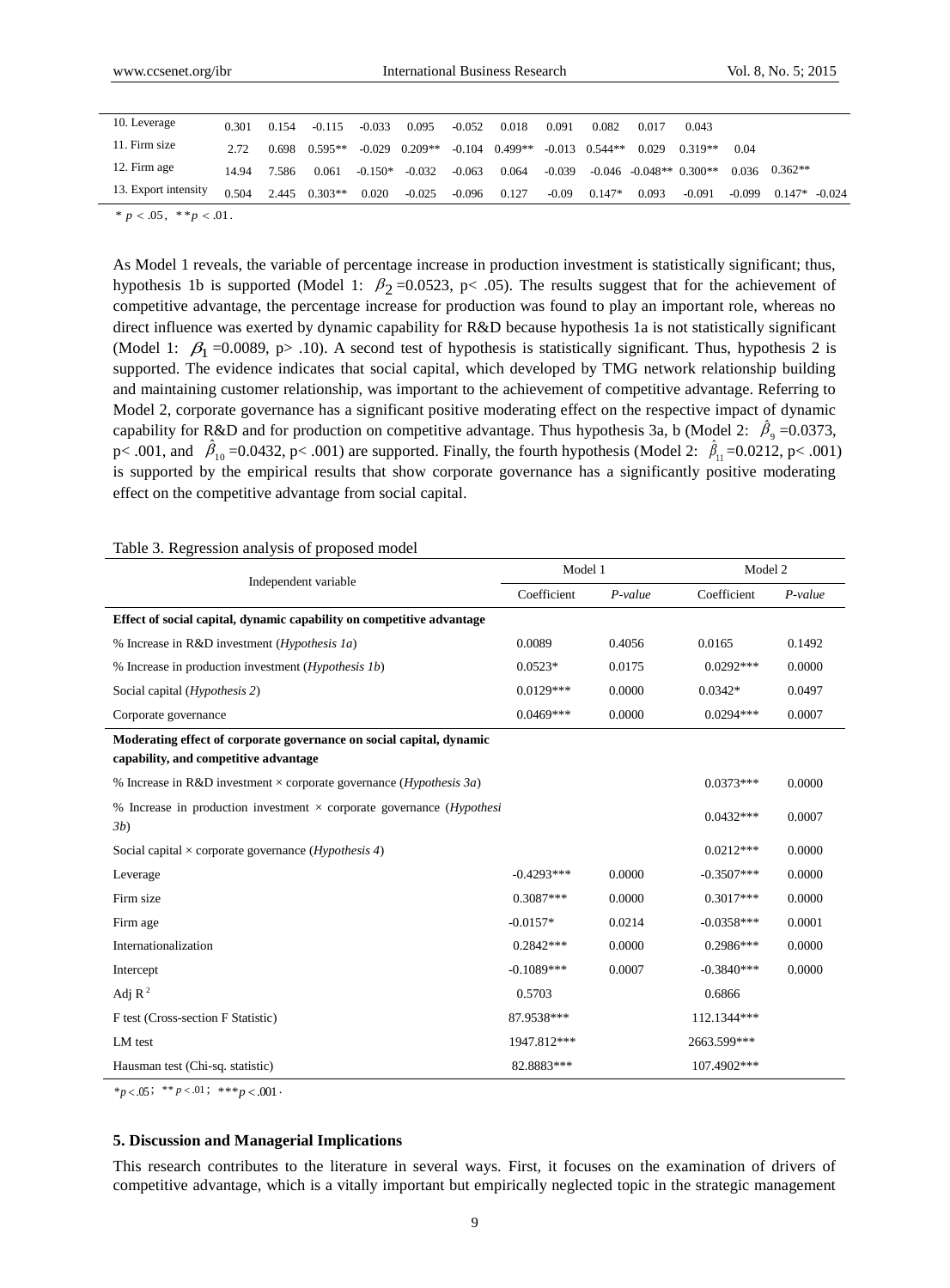literature. Second, it develops a comprehensive framework of competitive advantage from two sources: internal capability (i.e., dynamic capability for R&D and production) and external resources (i.e., social capital). Third, it investigates the moderating effect of corporate governance, offering valuable insight into the monitoring necessary for the implementation and management of each type of strategic alternatives. The current paper also contributes to dynamic resourced-based and competitive advantage research literature. By integrating corporate governance and competitive dynamics, two research streams that have so far been largely disconnected, the current paper advances our knowledge of the driving of firm-level competitiveness, since competitive dynamics research has not discussed agency problem explicitly.

The results suggest that there is one primary source of competitive advantage; namely, dynamic capability for production that enables a firm to efficiently manufacture goods that differentiate their quality from the competitors. This finding corroborates existing evidence from the strategy management literature (Song & Montoya-Weiss, 2001), highlighting the importance of such capabilities in establishing a superior competitive advantage. The idiosyncratic inherence in establishing specific production capability without time-consuming investment in other capabilities appears to account for their value (Williamson, 1991). Managerial practitioners are offered a comprehensive framework that can help them identify critical sources of competitive advantage within their company. Managers are expected to excel in production technology innovation to match the achievements of their rivals, thereby overcoming a weakness in firm"s discrete investment in production process, which have traditionally unflavored specific-production asset creation (Heide & John, 1988).

Contrary to our expectations, firms" possession of dynamic capability for R&D appears not to play an important role in achieving competitive advantage. This contradicts a widely held belief in competitive strategic field that long-term R&D investment in high-tech industries is a driving force for a firm"s success (Morikawa, 2004). The absence of significance in the relationships dynamic capability for R&D with competitive advantage provided an important message for strategic managers. From the risk viewpoint the potential explanation that high uncertainty exists in the R&D process since managers can not precisely forecast the market demand (Hughes, 1997). This leads to less and inconsistent R&D investment, which undermines the effect on competitive advantage (Chan et al., 1990). Therefore, decision-makers of such firms need not see their limited R&D capabilities as inhibiting their ability to achieve and sustain a sound competitive position in which they operate.

The empirical finding on the relationships between social capital and competitive advantage is as predicted. Based on prior literature, we speculate that firms with outside social capital are more likely to sustain a relationships-enabled competitive advantage (Shipilov & Danis, 2006). While outside social capital facilitates access to information and other resources located outside of the organization, these must ultimately be assimilated and effectively managed within the organization. Our findings convey the important implication that TMG ties help to alleviate the level of uncertainty surrounding external resource dependence. They allow firms to secure critical resources under more favorable terms. The resource dependency benefits of relationship ties ultimately extend to competitive advantage, with evidence indicating that firms with ties to other economic sectors posing the most critical relationship connections outperform their competitors without such connections.

Recalling Hypothesis 1, the dynamic capability for production has significantly positively influenced on competitive advantage; furthermore, the empirical results support the moderating effect of corporate governance on this relationship. In other words, this result refers to long-term investment in firm-specific production capability together with effective corporate governance mechanism, which was found to facilitate the achievement of competitive advantage. Possession of the associations of the efficiency implementation production capability investment and the effective monitoring production capability deployment is deemed essential in order to enable a firm"s product to appreciate customers" perceptions of value and, in turn, develop products that meet customers" specific requirements better than competitors (Woodruff, 1997).

Particular attention should be given to the development and deployment of R&D capability. Interestingly, the result of the dynamic capability for R&D impacts on competitive advantage was not consistent with our expectations. However, the effect of corporate governance significantly positively moderates this relationship. This finding is consistent with the theory that emphasizes the monitoring role by corporate governance (Heracleous, 2001). It means R&D activity is a risky undertaking and not necessarily significant. Risk is expected to reduce managers" willingness to invest in R&D, since the managers" face a higher probability of failure; however, long-term R&D activity is a driving force for economic success. Thus, corporate governance on this specific R&D activity context was the crucial role of either promoting risk taking and developing new competencies or encouraging the development of credibility between the managers and its stakeholders. One important pragmatic implication of this finding is that the corporate governance in a dynamic system was a stimulus to create shareholder value other than a monitoring role. Without any outside impetus, a manager may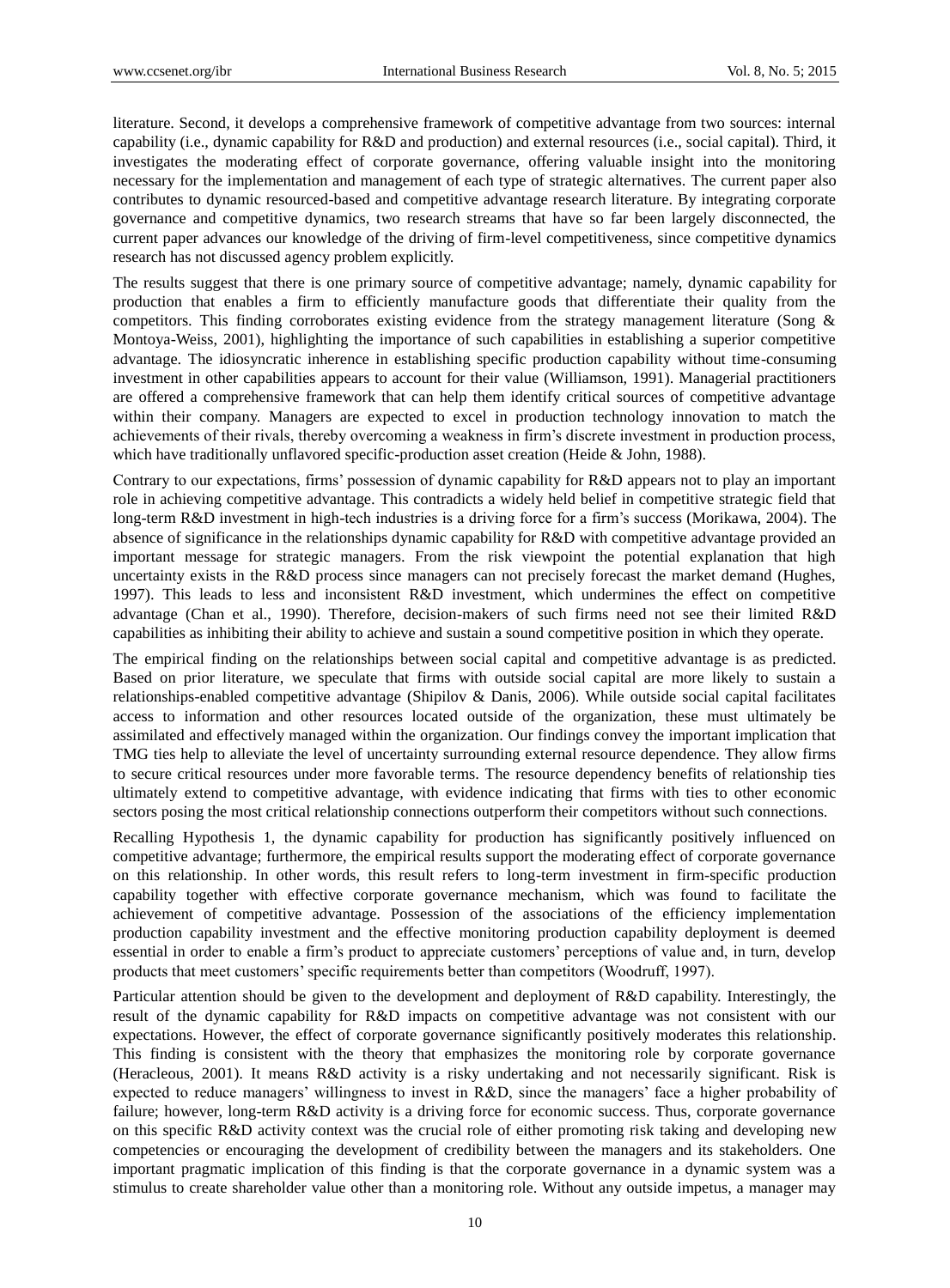tend to make more conservative decisions on R&D investment. Thus, a moderately successfully R&D activity is expected to have a good corporate governance mechanism.

Concerning the achievement of a differentiation advantage position, the drivers of social capital and the moderator of corporate governance are identified as relevant and particularly important. The function of the corporate governance in our model is the traditional role of the board in monitoring the internal managers and the external stakeholders (Tricker, 1994). Consistent with seminal work on agency theory (Jensen & Meckling, 1976), one of the possible implications of this evidence implies that the general trend of a TMG was to take a passive role in strategy formation (Chitayat, 1985). In contrast, directors provide TMG with an important source of information in the formulation of strategy (Hermalin & Weisbach, 1998). Thus, the implication of this finding may be explained that an emerging identity for a board is as a strategy developer, rather than a monitor.

## **6. Limitations and Future Research**

The results reported here should be interpreted in the light of certain limitations inherent in the study. To measure our baseline construct (e.g., firm dynamic capability), we believe that research should follow recent developments in the management literature, which has effectively employed knowledge and human resource variables. To control for effects that may be caused by other factors, such as hostility and heterogeneity (Zahra & Bogner, 1999), these control variables that have been identified in competitive dynamics research literature as being significant on firm-level competitive behavior need to be incorporated in the empirical model.

Studying firm-level dynamic capability requires a way of developing a large set of longitudinal data by each firm in the sample. However, our study may also be limited by the data we obtained. The panel data sets were made up of 250 high-tech firms within a 6 year period. Additional studies might investigate a longer period to determine whether the same relationships hold. This view is in accordance with Boer's (1999) "time lag' to the innovation process, and of more explanations of the "learning curve plateau" suggested by Carlson (1973) and Song et al. (1998).

Further, this study was conducted in a specific high technology industry; this may limit the generalizability of our conclusion and implication, Sutton (1996) has tried to revive cross-industry analysis with an approach that uses a mixture of "watered-down" game theory and empirical data. Testing the external validity of these findings would necessitate the design and implementation of replication studies in other economic sectors, not only from the high-tech industry but also from newly industries such as biotechnology and knowledge-based information industry. Further studies will help us understand exactly what and how the drivers affect competitive capability. Nonetheless, given the scarcity of empirical literature on this important issue, we hope this study will give academics and practitioners a good starting point to discuss desirable structures for the promotion of competitive capability.

## **Acknowledgements**

The authors would like to thank the Ministry of Science and Technology of the Republic of China, Taiwan for financially supporting this research under Contract No. NSC 98-2410-H-275-002.

## **References**

- Aaboen, L., Lindelof, P., Vonkoch, C., & Lofsten, H. (2006). Corporate governance and performance of small high-tech firms in Sweden. *Technovation, 26*(8), 955-968. http://dx.doi.org/10.1016/j.technovation.2005.07.004
- Agrawal, A., & Knoeber, C. (1996). Firm performance and mechanism to control agency problem between managers and shareholders. *Journal of Financial and Quantitative Analysis, 31*(3), 377-397. http://dx.doi.org/10.2307/2331397
- Ahuja, G., Lampert, C. M., & Tandon, V. (2008). Moving beyond schumpeter: Management research on the determinants of technological innovation. *Academy of Management Annals, 2*(1), 1-98. http://dx.doi.org/10.1080/19416520802211446
- Ambrosini, V., Bowman, C., & Collier, N. (2009). Dynamic capabilities: An exploration of how firms renew their resource base. *British Journal of Management,* 20(1), 9-24. http://dx.doi.org/10.1111/j.1467-8551.2008.00610.x
- Ansoff, H. I. (1965). *Corporate strategy: An analytical approach to business policy for growth and expansion*. New York: McGraw-Hill.
- Arrow, K. J. (1962). *Economic welfare and the allocation of resources for invention*. Princeton, NJ: Princeton University Press.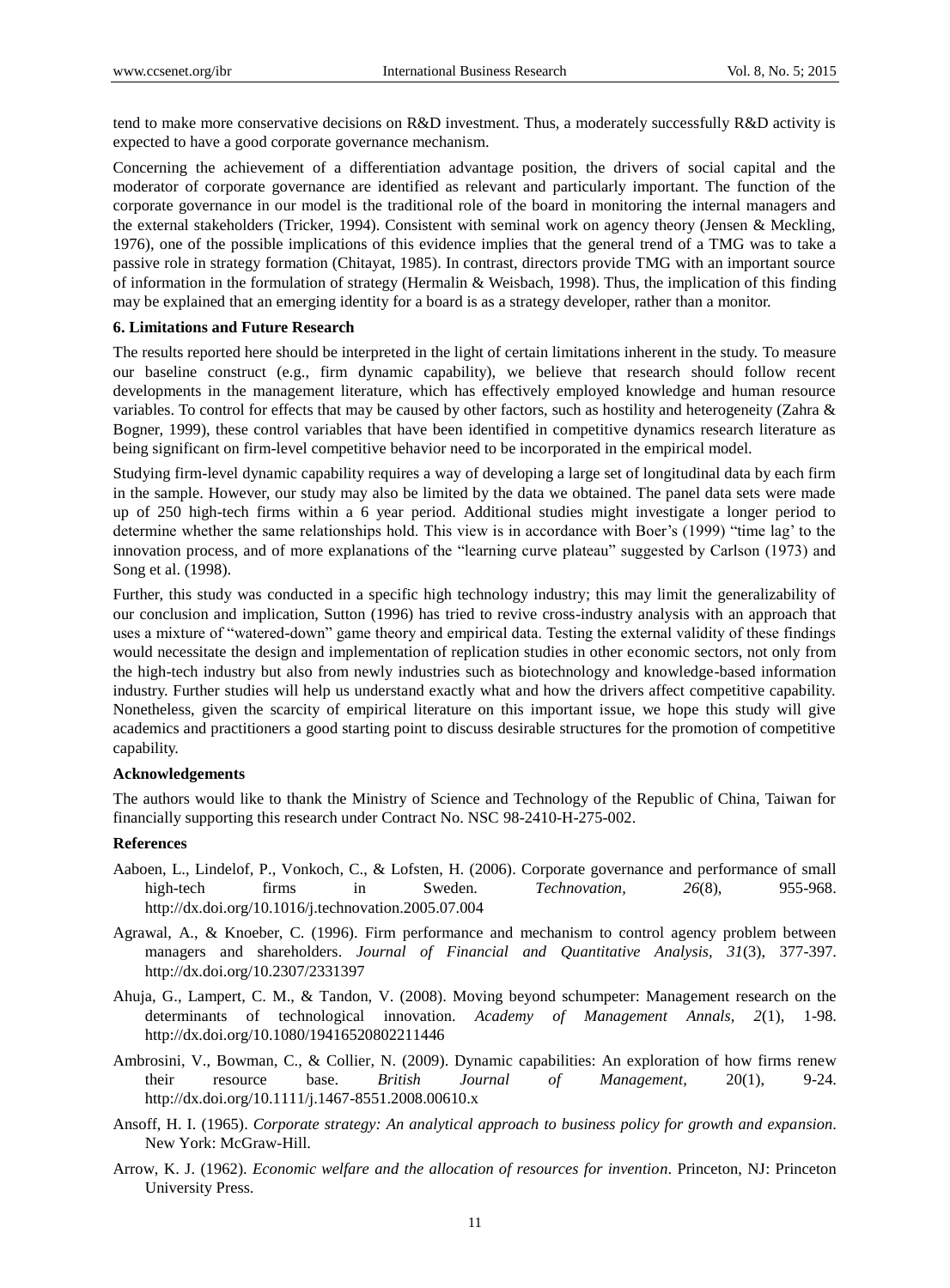- Athanassiou, N., Crittenden, W. F., Kelly, L. M., & Márquez, P. G. (2002). Founder centrality effects on the mexican family firm"s top management group: Firm culture, strategic vision and goals, and firm performance. *Journal of World Business, 37*(2), 139-150. http://dx.doi.org/10.1016/S1090-9516(02)00073-1
- Auh, S., & Menguc, B. (2005). Top management team diversity and innovativeness: The moderating role of interfunctional coordination. *Industrial Marketing Management, 34*(3), 249-261. http://dx.doi.org/10.1016/j.indmarman.2004.09.005
- Barney, J. B. (1991). Firm resources and competitive advantage. *Journal of Management, 17*(1), 99-120. http://dx.doi.org/10.1177/014920639101700108
- Bartlett, C. A., & Ghoshal, S. (1989). *Managing across boarders: The transnational solution*. Boston: Harvard Business School Press.
- Bharadwaj, A. S. (2000). A resource-based perspective on information technology capability and firm performance: An empirical investigation. *MIS Quarterly, 24*(1), 169-196. http://dx.doi.org/10.2307/3250983
- Blau, P. (1964). *Exchange and power in social life*. New York: John Wiley & Sons.
- Boer, F. P. (1999). *The valuation of technology: Business and financial issues in R&D*. New York: John Wiley & Sons.
- Boytsun, A., Deloof, M., & Matthyssens, P. (2011). Social norms, social cohesion, and corporate governance. *Corporate Governance, 19*(1), 41-60. http://dx.doi.org/10.1111/j.1467-8683.2010.00829.x
- Burt, R. S. (1992). *Structural holes: The social structure of competition*. MA: Harvard University Press Cambridge.
- Burt, R. S. (1997). The contingent value of social capital. *Administrative Science Quarterly, 42*(2), 339-365. http://dx.doi.org/10.2307/2393923
- Camuffo, A., & Volpato, G. (1996). Dynamic capabilities and manufacturing automation: Organizational learning in the Italian automobile industry*. Industrial and Corporate Change, 5*(3), 813-832. http://dx.doi.org/10.1093/icc/5.3.813
- Carlson, J. G. (1973). Cubic learning curves: Precision tool for labor estimating. *Manufacturing Engineering and Management, 71*(5), 22-25.
- Carmona-Lavado, A., Cuevas-Rodriguez, G., & Cabello-Medina, C. (2010). Social and organizational capital: Building the context for innovation. *Industrial Marketing Management, 39*(4), 681-690. http://dx.doi.org/10.1016/j.indmarman.2009.09.003
- Cerbioni, F., & Parbonetti, A. (2007). Exploring the effects of corporate governance on intellectual capital disclosure: An analysis of European biotechnology companies. *European Accounting Review, 16*(4), 791-826. http://dx.doi.org/10.1080/09638180701707011
- Chan, S. H., Martin, J. D., & Kensinger, J. W. (1990). Corporate research and development expenditures and share value. *Journal of Financial Economics, 26*(2), 255-276. http://dx.doi.org/10.1016/0304-405X(90)90005-K
- Chandler, G. N., & Hanks, S. H. (1994). Founder competence, the environment, and venture performance. *Entrepreneurship: Theory and Practice, 18*(3), 77-90.
- Chen, K. Y., Elder, R., & Hsieh, Y. (2007). Corporate governance and earnings management: The implication of corporate governance best-practice principles for taiwanese listed companies. *Journal of Contemporary Accounting and Economics, 3*(2), 73-105. http://dx.doi.org/10.1016/S1815-5669(10)70024-2
- Chitayat, G. (1985). Working relationships between the chairman of the boards of directors and the CEO. *Management International Review, 25*(3), 65-70.
- Cohen, W. M., & Levinthal, D. A. (1990). Absorptive capacity: A new perspective on learning and innovation. *Administrative Science Quarterly, 35*(1), 128-152. http://dx.doi.org/10.2307/2393553
- Collins, C. J., & Clark, K. D. (2003). Strategic human resource practices, top management team social networks, and firm performance: The role of human resource practices in creating organizational competitive advantage. *Academy of Management Journal, 46*(6), 740-751. http://dx.doi.org/10.2307/30040665
- Connolly, R. A., & Hirschey, M. (2005). Firm size and the effect of R&D on Tobin"s Q. *R&D Management,*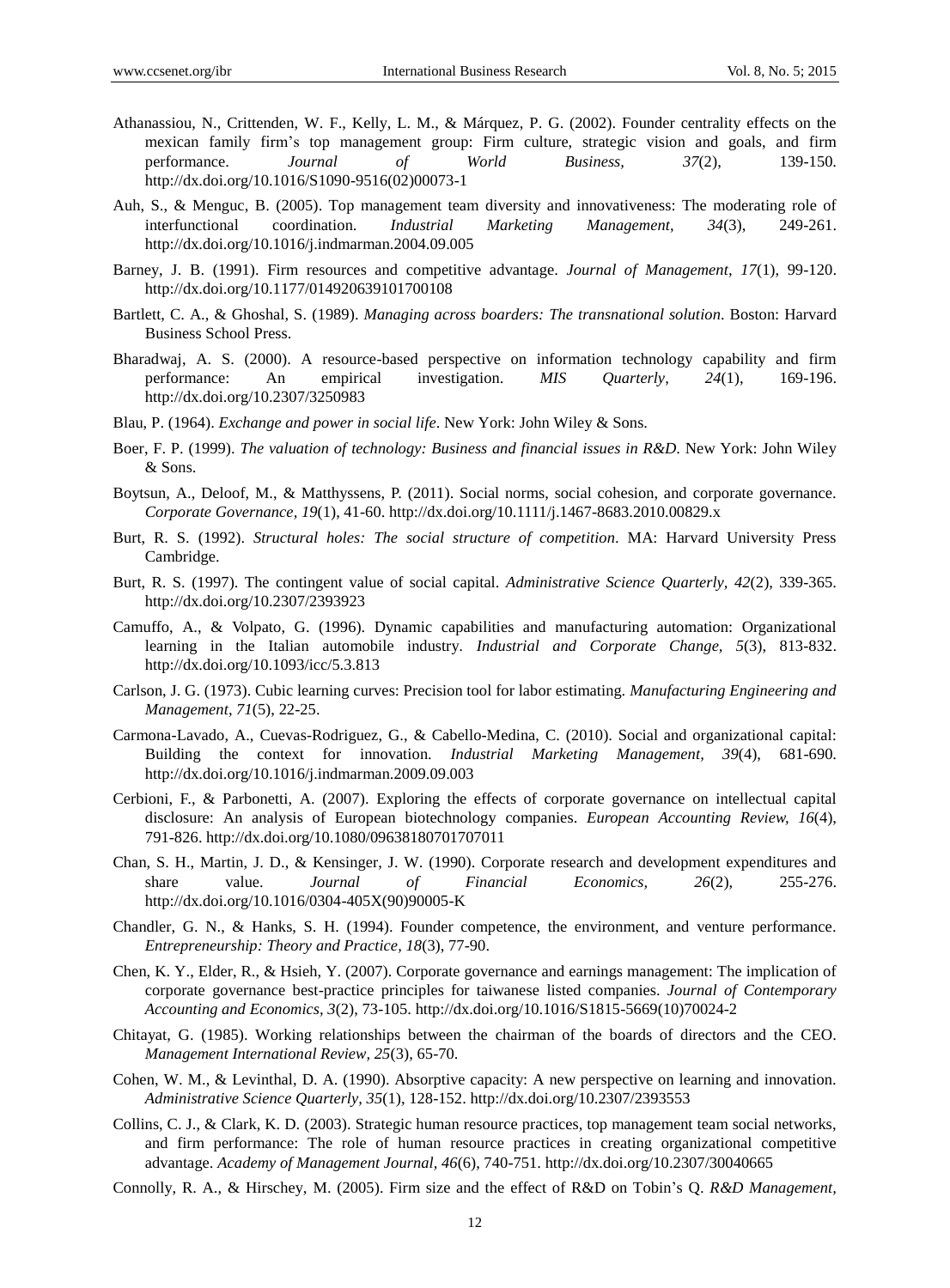*35*(2), 217-223. http://dx.doi.org/10.1111/j.1467-9310.2005.00384.x

- Core, J. E., Holthausen, R. W., & Larcker, D. F. (1999). Corporate governance, chief executive officer compensation, and firm performance. *Journal of Financial Economics, 51*(3), 371-406. http://dx.doi.org/10.1016/S0304-405X(98)00058-0
- Dalton, D. R., Daily, C. M., Certo, S. Y., & Roengpitya, R. (2003). Meta-analysis of financial performance and equity: Fusion or confusion. *Academy of Management Journal, 46*(1), 13-26. http://dx.doi.org/10.2307/30040673
- Dawson, C. (2001). Machete time: In a cost-cutting war with Nissan, Toyota leans on suppliers. *Business Week, 9*, 42-43.
- Day, G. S., & Wensley, R. (1988). Assessing advantages: A framework for diagnosing competitive superiority. *Journal of Marketing, 52*(2), 1-20. http://dx.doi.org/10.2307/1251261
- Dehning, B., & Stratopoulos, T. (2003). Determinants of a sustainable competitive advantage: Due to an IT-enabled strategy. *Journal of Strategic Information Systems, 12*(1), 7-28. http://dx.doi.org/10.1016/S0963-8687(02)00035-5
- Dyer, J. H., & Singh, H. (1998). The relational view: Cooperative strategy and sources of interorganizational competitive advantage. *Academy of Management Review, 23*(4), 660-679. http://dx.doi.org/10.5465/AMR.1998.1255632
- Dyer, J. H. (2000). *Collaborative advantage: Winning through extended enterprise supplier networks*. New York: Oxford University Press.
- Eisenhardt, K. M. (1989). Agency theory: An assessment and review. *Academy of Management Review, 14*(1), 57-74. http://dx.doi.org/10.5465/AMR.1989.4279003
- Eisenhardt, K. M., & Martin, J. A. (2000). Dynamic capabilities: What are they? *Strategic Management Journal, 21*(10-11), 1105-1121. http://dx.doi.org/10.1002/1097-0266(200010/11)21:10/11%3C1105::AID-SMJ133%3E3.0.CO;2-E
- Elfring, T., & Hulsink, W. (2003). Network in entrepreneurship: The case of high-technology firms. *Small Business Economics, 21*(4), 409-422. http://dx.doi.org/10.1023/A:1026180418357
- Ensley, M. D., Hmieleski, K. M., & Pearce, C. L. (2006). The importance of vertical and shared leadership within new venture top management teams: Implications for the performance of startups. *Leadership Quarterly, 17*(3), 217-231. http://dx.doi.org/10.1016/j.leaqua.2006.02.002
- Geels, F. W. (2004). From sectoral systems of innovation to socio-technical systems: Insights about dynamics and change from sociology and institutional theory. *Research Policy, 33*(6-7), 897-920. http://dx.doi.org/10.1016/j.respol.2004.01.015
- Geringer, J. M., Tallman, S., & Olsen, D. M. (2000). Product and international diversification among Japanese multinational firms. *Strategic Management Journal, 21*(1), 51-80. http://dx.doi.org/10.1002/(SICI)1097-0266(200001)21:1%3C51::AID-SMJ77%3E3.0.CO;2-K
- Granovetter, M. (1985). Economic action and social structure: A theory of embeddedness. *American Journal of Sociology, 91*(3), 481-510. http://dx.doi.org/10.1086/228311
- Grant, R. M. (1996). Toward a knowledge-based theory of the firm*. Strategic Management Journal, 17*(4), 109-122. http://dx.doi.org/10.1002/smj.4250171110
- Griffith, D. A., & Harvey, M. G. (2001). A resource perspective of global dynamic capabilities. *Journal of International Business Studies, 32*(3), 597-606. http://dx.doi.org/10.1057/palgrave.jibs.8490987
- Haniffa, R. M., & Cooke, T. E. (2005). The Impact of Culture and Governance on Corporate Social Reporting*. Journal of Accounting and Public Policy, 24*(5), 391-430. http://dx.doi.org/10.1016/j.jaccpubpol.2005.06.001
- Heide, J. B., & John, G. (1988). The role of dependence balancing in safeguarding transaction-specific assets in conventional channel. *Journal of Marketing, 52*(1), 20-35. http://dx.doi.org/10.2307/1251683
- Helfat, C. E. (1997). Know-how and asset complementarity and dynamic capability accumulation: The case of R&D*. Strategic Management Journal, 18*(5), 339-360. http://dx.doi.org/10.1002/(SICI)1097-0266(199705)18:5%3C339::AID-SMJ883%3E3.0.CO;2-7
- Heracleous, L. (2001). What is the impact of corporate governance on organizational performance. *Corporate*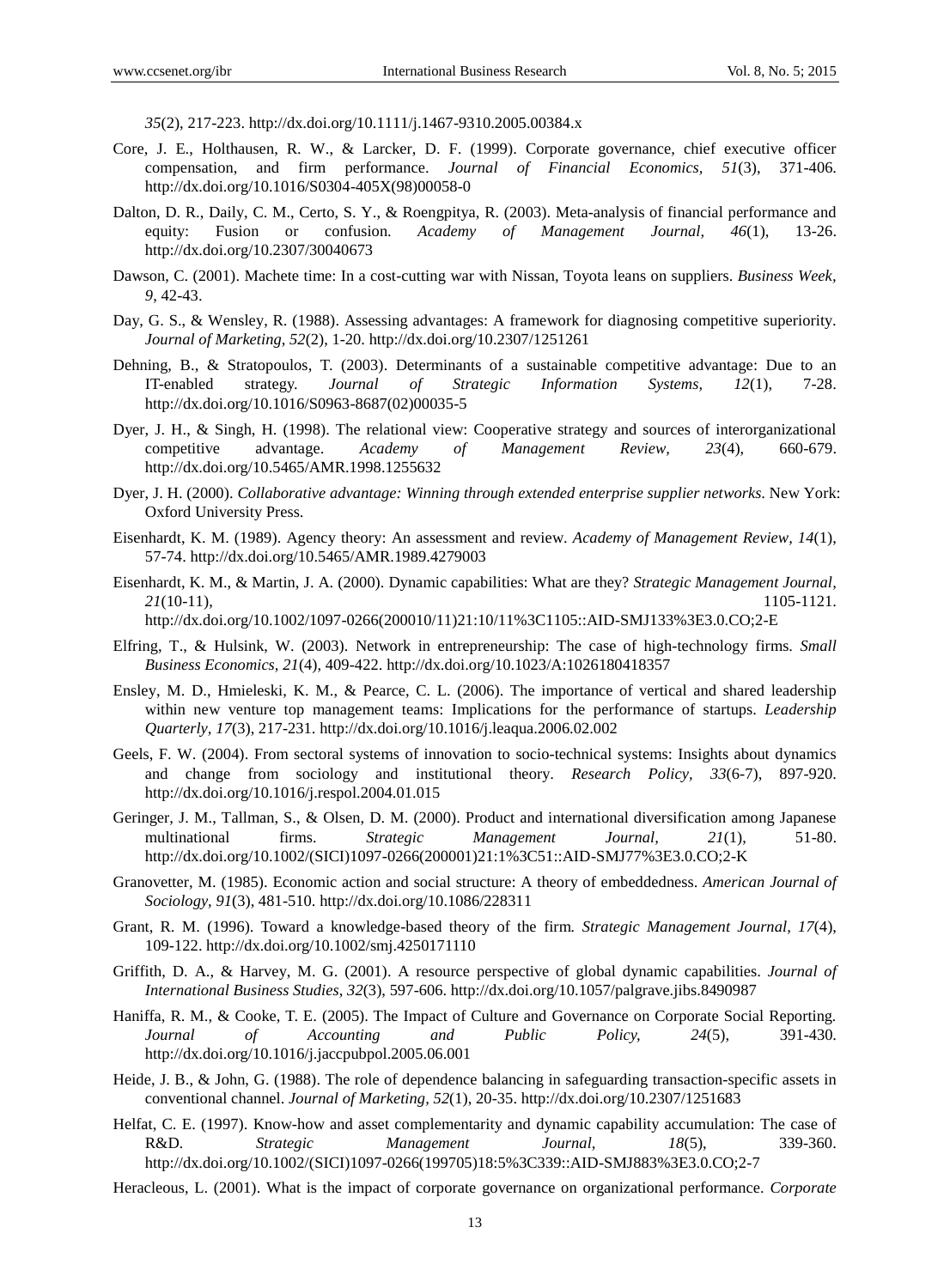*Governance, 9*(3), 165-173. http://dx.doi.org/10.1111/1467-8683.00244

- Hermalin, B. E., & Weisbach, M. S. (1998). Endogenously chosen boards of directors and their monitoring of the CEO. *American Economic Review, 88*(1), 96-118. http://dx.doi.org/10.12691/jfa-2-4-2
- Hill, C. W. L., & Jones, G. R. (1995). *Strategic management theory*. Boston: Houghton Mifflin.
- Hitt, M., Hoskisson, R., & Kim, H. (1997). International diversification: Effects on innovation and firm performance in product-diversified firms. *Academy of Management Journal, 40*(4), 767-798. http://dx.doi.org/10.2307/256948
- Homburg, C., Workman, Jr. J. P., & Jensen, O. (2002). A configurational perspective on key account management. *Journal of Marketing, 66*(2), 38-60. http://dx.doi.org/10.1509/jmkg.66.2.38.18471
- Hosono, K., Tomiyama, M., & Miyagawa, T. (2004). Corporate governance and research and development: Evidence from Japan. *Economics of Innovation and New Technology, 13*(2), 141-164. http://dx.doi.org/10.1080/10438590410001628125
- Hsu, L. C., & Wang, C. H. (2012). Clarifying the effect of intellectual capital on performance: The mediating role of dynamic capability. *British Journal of Management, 23*(2), 179-205. http://dx.doi.org/10.1111/j.1467-8551.2010.00718.x
- Hughes, M. L. (1997). Technorisk: Who"s responsible? *Risk Management, 44*(11), 20-28.
- Husted, B. W., Allen, D. B., & Rivera, J. E. (2010). Governance choice for strategic corporate social responsibility: Evidence from Central America. *Business & Society, 49*(2), 201-215. http://dx.doi.org/10.1177/0007650308315504
- Hutchinson, M., & Gul, F. A. (2004). Investment opportunity set, corporate governance practices and firm performance. *Journal of Corporate Finance, 10*(4), 595-614. http://dx.doi.org/10.1016/S0929-1199(03)00022-1
- Ivens, B. S., & Pardo, C. (2007). Are key account relationships different? Empirical results on supplier strategies and customer reactions. *Industrial Marketing Management, 36*(4), 470-482. http://dx.doi.org/10.1016/j.indmarman.2005.12.007
- Jackling, B., & Johl, S. (2009). Board structure and firm performance: Evidence from India"s top companies. *Corporate Governance, 17*(4), 492-509. http://dx.doi.org/10.1111/j.1467-8683.2009.00760.x
- Jensen, M. C., & Meckling, W. H. (1976). Theory of the firm: Managerial behavior, agency costs and ownership structure. *Journal of Financial Economics, 3*(4), 305-360. http://dx.doi.org/10.1016/0304-405X(76)90026-X
- Judge, W., & Zeithaml, C. (1992). Institutional and strategic choice perspective on board involvement in the strategic decision process. *Academy of Management Journal, 35*(4), 766-794. http://dx.doi.org/10.2307/256315
- Kanagaretnam, K., Lim, C. Y., & Lobo, G. J. (2011). Effects of national culture on earnings quality of banks. *Journal of International Business Studies, 42*(6), 853-874. http://dx.doi.org/10.1057/jibs.2011.26
- Katsikeas, C. S. (1994). Export competitive advantages: The relevance of firm characteristics. *International Marketing Review, 11*(3), 33-53. http://dx.doi.org/10.1108/02651339410067049
- Kianto, A., & Waajakoski, J. (2010). Linking social capital to organizational growth. *Knowledge Management Research & Practice, 8*(1), 4-14. http://dx.doi.org/10.1057/kmrp.2009.29
- Kiel, G. C., & Nicholson, G. J. (2003). Board composition and corporate performance: How the Australian experience informs contrasting theories of corporate governance. *Corporate Governance, 11*(3), 189-205. http://dx.doi.org/10.1111/1467-8683.00318
- Kim, Y. (2007). The proportion and social capital of outside directors and their impacts on firm value: Evidence from Korea. *Corporate Governance, 15*(6), 1168-1176. http://dx.doi.org/10.1111/j.1467-8683.2007.00638.x
- Kim, Y., & Cannella, A. A. (2008). Social capital among corporate upper echelons and its impacts on executive promotion. *Journal of World Business, 43*(1), 85-96. http://dx.doi.org/10.1016/j.jwb.2007.10.009
- Koka, B. R., & Prescott, J. E. (2002). Strategic alliances as social capital: A multidimensional view. *Strategic Management Journal, 23*(9), 795-816. http://dx.doi.org/10.1002/smj.252
- Kor, Y. Y., & Mahoney, J. T. (2005). How dynamics, management, and governance of resource deployments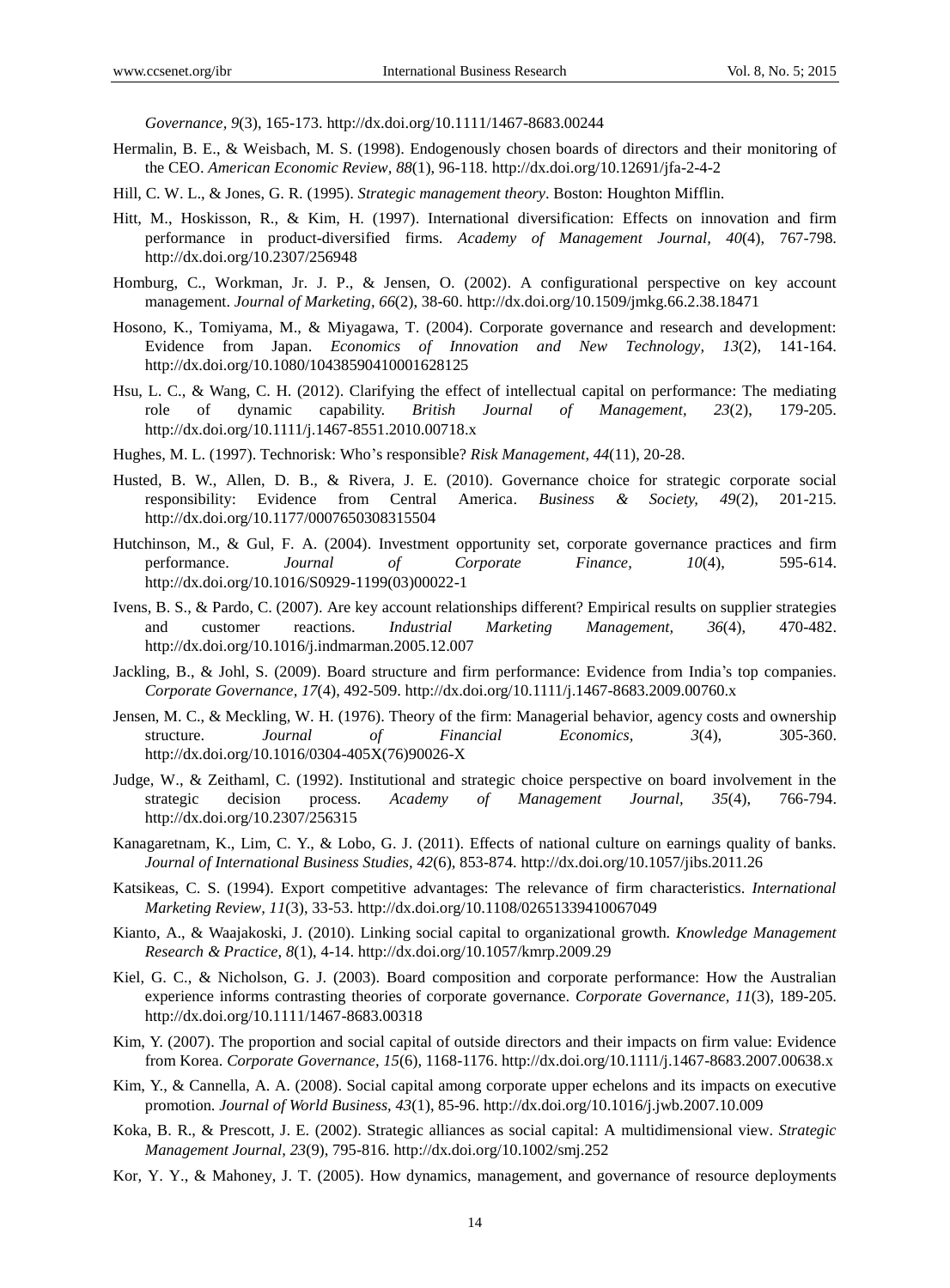influence firm level performance. *Strategic Management Journal, 26*(5), 489-496. http://dx.doi.org/10.1002/smj.459

- Kraatz, M. S. (1998). Learning by association? Interorganizational networks and adaptation to environmental change. *Academy of Management Journal, 41*(6), 621-643. http://dx.doi.org/10.2307/256961
- Kumar, N., & Singh, J. P. (2012). Outside directors, corporate governance and firm performance: Empirical evidence from India. *Asian Journal of Finance & Accounting, 4*(2), 39-55. http://dx.doi.org/10.5296/ajfa.v4i2.1737
- Labie, M. (2001). Corporate governance in microfinance organizations: Along and winding road. *Management Decision, 39*(4), 296-302. http://dx.doi.org/10.1108/00251740110391466
- Lantz, J. S., & Sahut, J. M. (2005). R&D investment and the financial performance of technological firms. *International Journal of Business, 10*(3), 251-270. Retrieved from http://www.craig.csufresno.edu/ijb/Volumes/Volume%2010/V103-4.pdf
- Leana, C. R., & Van Buren, H. J. V. (1999). Organizational social capital and employment practices. *Academy of Management Review, 24*(3), 538-555. http://dx.doi.org/10.2307/259141
- Lesser, E. L. (2000). Leveraging social capital in organizations. In E. L. Lesser (Ed.), *Knowledge and Social Capital: Foundations and Applications*. Boston: Butterworth-Heinemann.
- Liker, J., & Wu, Y. (2000). Japanese automakers, us suppliers and supply-chain superiority. *Sloan Management Review, 42*(1), 81-93. Retrieved from htttp://ftp.cs.ntust.edu.tw/hlwei/EB2007/reading/7-Japanese%20Automakers,%20U.S.%20Suppliers%20an d%20Supply-Chain%20Superiority.pdf
- Lippman, S. A., & Rumelt, R. P. (1982). Uncertain imitability: An analysis of interfirm differences in efficiency under competition. *Bell Journal of Economics, 13*(2), 418-438. http://dx.doi.org/10.2307/3003464
- Liu, J. S., & Yang, C. (2008). Corporate governance reform in Taiwan: Could the independent director system be an effective remedy*? Asian Survey, 48*(5), 816-838. http://dx.doi.org/10.1525/AS.2008.48.5.816
- Luthans, F., & Youssef, C. M. (2004). Human, social, and now positive psychological capital management. *Organizational Dynamics, 33*(2), 143-160. http://dx.doi.org/10.1016/j.orgdyn.2004.01.003
- Makadok, R. (2003). Doing the right thing and knowing the right thing to do: Why the whole is greater than the sum of the parts. *Strategic Management Journal, 24*(10), 1043-1055. http://dx.doi.org/10.1002/smj.313
- Marti, J. M. V. (2001). ICBS-intellectual capital benchmarking system. *Journal of Intellectual Capital, 2*(2), 148-165. http://dx.doi.org/10.1108/14691930110385937
- McCutchen, Jr. W. W., Swamidass, P. M., & Teng, B. S. (2004). R&D risk-taking in strategic alliances: New explanations for R&D alliances in the biopharmaceutical industry. *Management International Review, 44*(1), 53-67.
- Menguc, B., & Auh, S. (2006). Creating a firm-level dynamic capability through capitalizing on market orientation and innovativeness. *Journal of the Academy of Marketing Science, 34*(1), 63-73. http://dx.doi.org/10.1177/0092070305281090
- Monks, R., & Minow, N. (1995). *Corporate governance*. London: Blackwell.
- Moran, P. (2005). Structural vs. relational embeddedness: Social capital and managerial performance. *Strategic Management Journal, 26*(12), 1129-1151. http://dx.doi.org/10.1002/smj.486
- Morikawa, M. (2004). Information technology and the performance of Japanese SMEs. *Small Business Economics, 23*(3), 171-177. http://dx.doi.org/10.1023/B:SBEJ.0000032023.11566.4b
- Moustaghfir, K. (2009). How knowledge assets lead to a sustainable competitive advantage: Are organizational capabilities a missing link? *Knowledge Management Research & Practice, 7*(4), 339-355. http://dx.doi.org/10.1057/kmrp.2009.26
- Mu, S. H., Gnyawali, D. R., & Hatfield, D. E. (2007). Foreign subsidiaries learning from local environments: An empirical test. *Management International Review, 47*(1), 79-102. http://dx.doi.org/10.1007/s11575-007-0005-5
- Nahapiet, J., & Ghoshal, S. (1998). Social capital, intellectual capital, and the organizational advantage. *Academy of Management Review, 23*(2), 242-266. Retrieved from http://staffweb.hkbu.edu.hk/vwschow/lectures/ism3620/rp01.pdf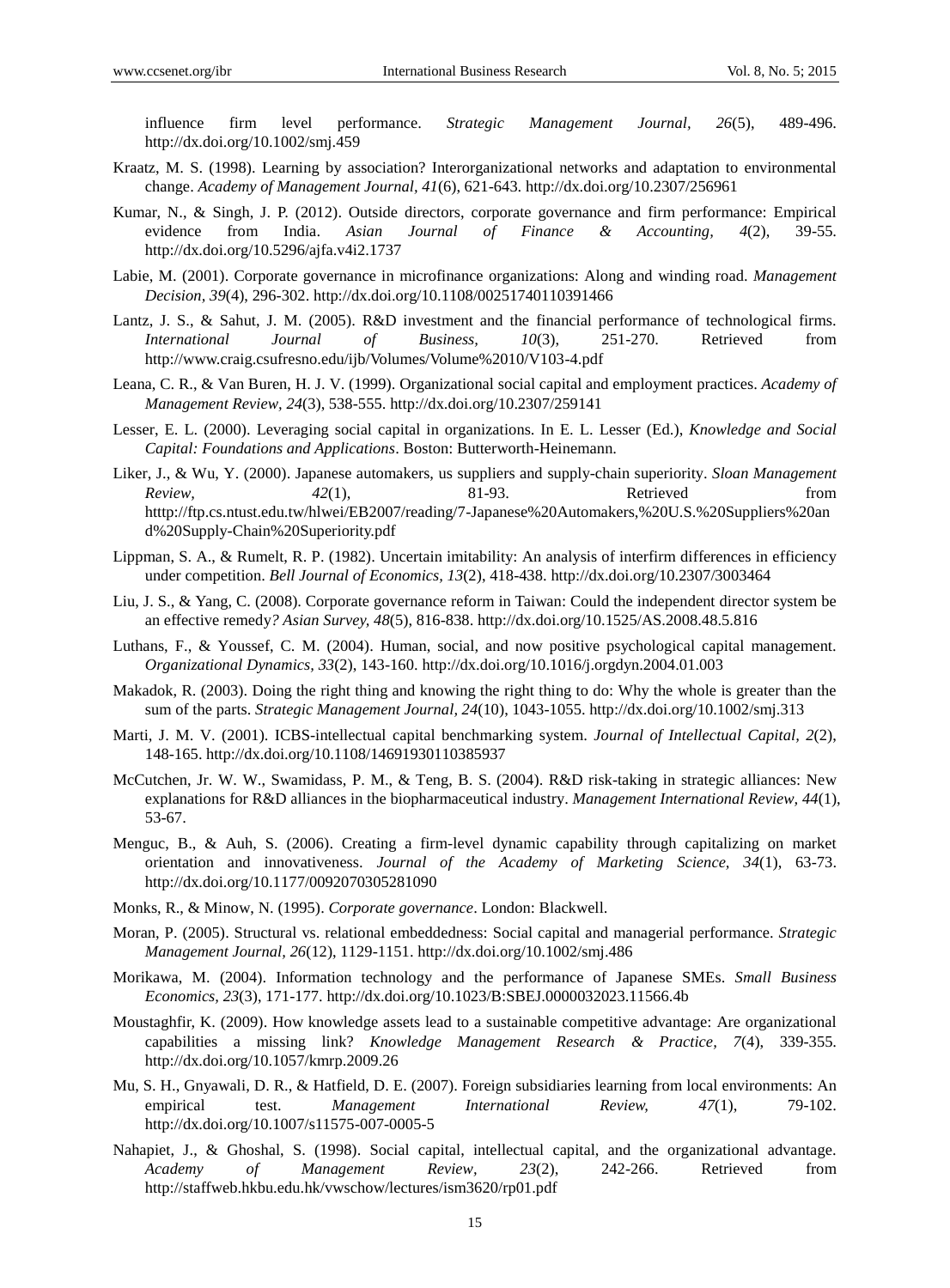- Narasimhan, R., & Nair, A. (2005). The antecedent role of quality, information sharing and supply chain proximity on strategic alliance formation and performance. *International Journal of Production Economics, 96*(3), 301-313. http://dx.doi.org/10.1016/j.ijpe.2003.06.004
- Nonaka, I., & Takeuchi, H. (1995). *The knowledge-creating company*. New York: Oxford University Press.
- Nustini*,* Y. (2006). Determinants of sustainable competitive advantage due to an it-enabled strategy. *Jurnal Siasat Bisnis, 11*(1), 21-36.
- Palmer, D. (1983). Broken ties: Interlocking directorates and intercorporate coordination. *Administrative Science Quarterly, 28*(1), 40-55. http://dx.doi.org/10.2307/2392384
- Peng, Y. S., & Fang, C. P. (2010). Acquisition experience, board characteristics, and acquisition behavior. *Journal of Business Research, 63*(5), 502-509. http://dx.doi.org/10.1016/j.jbusres.2009.04.009
- Piercy, N., & Lane, N. (2006). The underlying vulnerabilities in key account management strategies. *European Management Journal, 24*(2-3), 151-162. http://dx.doi.org/10.1016/j.emj.2006.03.005
- Pillai, K. G. (2006). Networks and competitive advantage: A synthesis and extension. *Journal of Strategic Marketing, 14*(2), 129-145. http://dx.doi.org/10.1080/09652540600659756
- Pisano, G. (2000). In Search of Dynamic Capabilities: The Origins of R&D Competence in Biopharmaceuticals. In G. Dosi, R. R. Nelson, & S. G. Winter (Eds.), *The Nature and Dynamics of Organizational Capabilities*. Oxford: Oxford University Press.
- Porter, M. E. (1991). Towards a dynamic theory of strategy. *Strategic Management Journal, 12*(1), 95-117. http://dx.doi.org/10.1002/smj.4250121008
- Portes, A. (1998). Social capital: Its origins and applications in modern sociology. *Annual Review of Sociology, 24*(1), 1-24. http://dx.doi.org/10.1146/annurev.soc.24.1.1
- Premuroso, R. F., & Bhattacharya, S. (2007). Is there a relationship between firm performance, corporate governance, and a firm"s decision to form a technology committee? *Corporate Governance, 15*(6), 1260-1276. http://dx.doi.org/10.1111/j.1467-8683.2007.00645.x
- Reichstein, T., & Salter, A. (2006). Investigating the sources of process innovation among UK manufacturing firms. *Industrial and Corporate Change, 15*(4), 653-682. http://dx.doi.org/10.1093/icc/dtl014
- Robins, J., & Wiersema, M. F. (1995). A resource based approach to the multibusiness firm: Empirical analysis of portfolio interrelationships and corporate financial performance. *Strategic Management Journal, 16*(4), 277-299. http://dx.doi.org/10.1002/smj.4250160403
- Roth, K., & Morrison, A. J. (1992). Business-Level Competitive Strategy: A Contingency Link to Internationalization, *Journal of Management, 18*(3), 473-487. http://dx.doi.org/10.1177/014920639201800303
- Roussel, C. S., & Deltour, F. (2012). Beyond cross-functional teams: Knowledge integration during organizational projects and the role of social capital. *Knowledge Management Research & Practice, 10*(2), 128-140. http://dx.doi.org/10.1057/kmrp.2011.45
- Rumelt, R. P., Schendel, D., & Teece, D. J. (1991). Strategic management and economics. *Strategic Management Journal, 12*(8), 5-29. http://dx.doi.org/10.1002/smj.4250121003
- Scott, J. (1991). Networks of corporate power: A comparative assessment. *Annual Review of Sociology, 17*(1), 181-203. http://dx.doi.org/10.1146/annurev.so.17.080191.001145
- Scupola, A., Steinfield, C., & Lopez-Nicolas, C. (2010). Social capital, ICT use and company performance: Findings from the medicon valley biotech cluster. *Technological Forecasting and Social Change, 77*(7), 1156-1166. http://dx.doi.org/10.1016/j.techfore.2010.03.004
- Sechi, G., Borri, D., De Lucia, C., & Celmins, V. (2011). Social Capital as Knowledge Facilitator: Evidence from Latvia*. Knowledge Management Research & Practice, 9*(3), 245-255. http://dx.doi.org/10.1057/kmrp.2011.17
- Segars, A. H., & Grover, V. (1995). The industry level impact of information technology: An empirical analysis of three industries. *Decision Sciences, 26*(3), 337-368. http://dx.doi.org/10.1111/j.1540-5915.1995.tb01432.x
- Selznick, P. (1957). *Leadership in administration: A sociological interpretation*. New York: Harper & Row.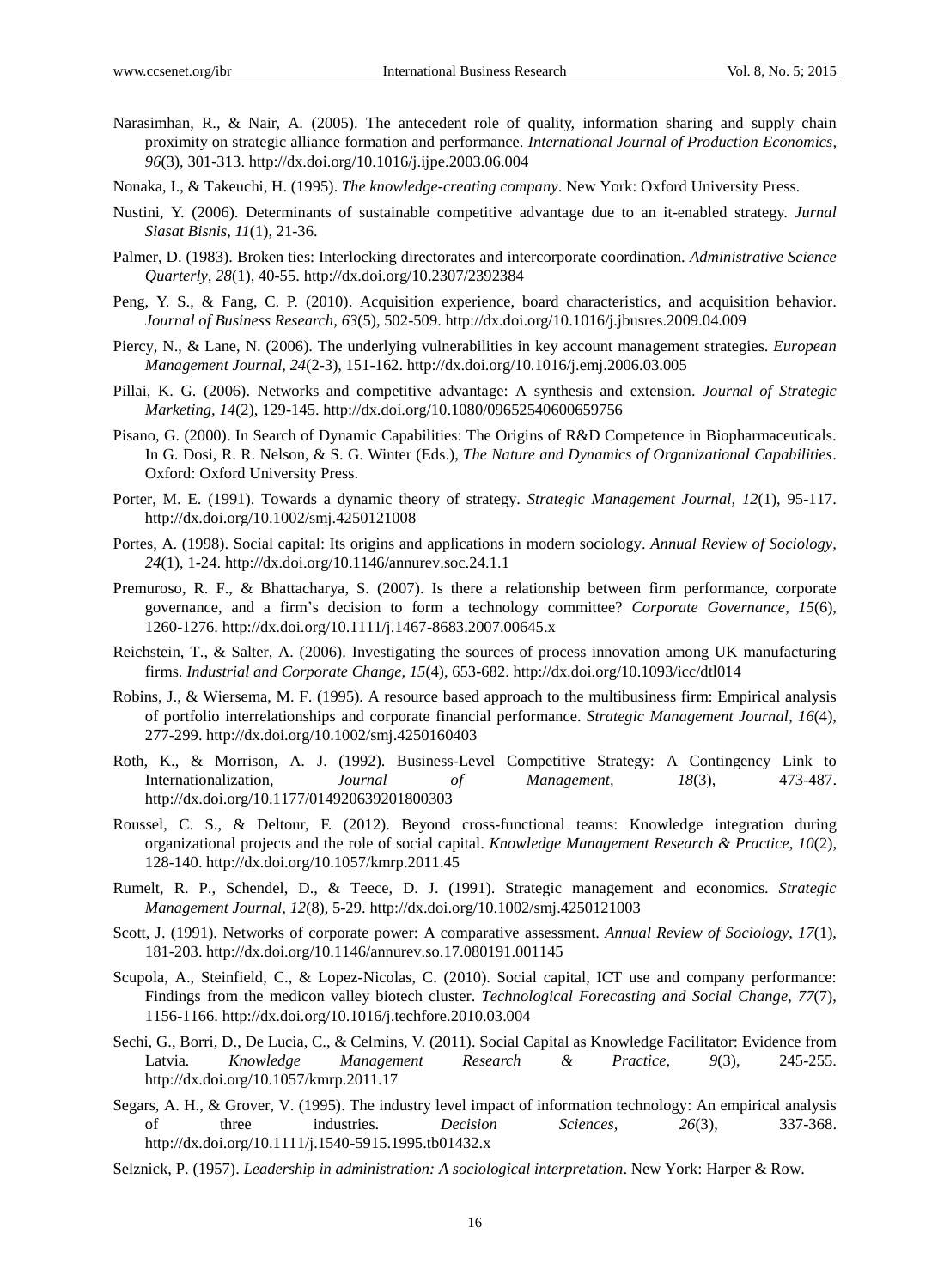- Setia-Atmaja, L. Y. (2009). Governance mechanisms and firm value: The impact of ownership concentration and dividends. *Corporate Governance, 17*(6), 694-709. http://dx.doi.org/10.1111/j.1467-8683.2009.00768.x
- Sharma, S., Durand, R. M., & Gur-Arie, O. (1981). Identification and analysis of moderator variables. *Journal of Marketing Research, 18*(3), 291-300. http://dx.doi.org/10.2307/3150970
- Shipilov, A., & Danis, W. (2006). TMG social capital, strategic choice and firm performance. *European Management Journal, 24*(1), 16-27. http://dx.doi.org/10.1016/j.emj.2005.12.004
- Shoham, A. (1996). Marketing-mix standardization. *Journal of Global Marketing, 10*(2), 53-73. http://dx.doi.org/10.1300/J042v10n02\_04
- Silva, F., Majluf, N., & Paredes, R. D. (2006). Family ties, interlocking directors and performance of business groups in emerging countries: The case of Chile. *Journal of Business Research, 59*(3), 315-321. http://dx.doi.org/10.1016/j.jbusres.2005.09.004
- Singh, D. A., & Gaur, A. S. (2009). Business group affiliation, firm governance, and firm performance: Evidence from China and India. *Corporate Governance, 17*(4), 411-425. http://dx.doi.org/10.1111/j.1467-8683.2009.00750.x
- Smith, K. G., Carroll, S. J., & Ashford, S. J. (1995). Intra-and interorganizational cooperation: Toward a research agenda. *Academy of Management Journal, 38*(1), 7-23. http://dx.doi.org/10.2307/256726
- Smith, K. F., Ferrier, W. J., & Ndofor, H. (2001). Competitive dynamics research: Critique and future directions. In M. A. Hitt, R. E. Freeman & J. S. Harrison (Eds.), *Blackwell Handbook of Strategic Management*. Malden, MA: Blackwell Publishers.
- Smith, A., Stirling, A., & Berkhout, F. (2005). The governance of sustainable socio-technical transitions. *Research Policy, 34*(10), 1491-1510. http://dx.doi.org/10.1016/j.respol.2005.07.005
- Song, X. M., Thieme, R. J., & Xie, J. (1998). The impact of cross-functional joint involvement across product development stages: An exploratory study. *Journal of Product Innovation Management, 15*(4), 289-303. http://dx.doi.org/10.1016/S0737-6782(97)00108-2
- Song, X. M., & Montoya-Weiss, M. M. (2001). An examination of the effect of perceived technological uncertainty on Japanese new product development. *Academy of Management Journal, 44*(1), 61-80. http://dx.doi.org/10.2307/3069337
- Spanos, Y. E., & Lioukas, S. (2001). An examination into the causal logic of rent generation: Contrasting porter"s competitive strategy framework and the resource-based perspective. *Strategic Management Journal, 22*(10), 907-934. http://dx.doi.org/10.1002/smj.174
- Stahle, P., & Bounfour, A. (2008). Understanding dynamics of intellectual capital of nations. *Journal of Intellectual Capital, 9*(2), 164-177. http://dx.doi.org/10.1108/14691930810870283
- Strikwerda, J. (2007). *Executing strategy in turbulent times: How capital markets impact corporate strategy*. Assen/Zeist: Van Gorcum.
- Sutton, J. (1996). Technology and market structure. *European Economic Review, 40*(3-5), 511-530. http://dx.doi.org/10.1016/0014-2921(95)00065-8
- Tallman, S., & Li, J. (1996). Effects of international diversity and product diversity on the performance of multinational firms. *Academy of Management Journal, 39*(1), 179-196. http://dx.doi.org/10.2307/256635
- Teece, D. J., Pisano, G., & Shuen, A. (1997). Dynamic capabilities and strategic management. *Strategic Management Journal, 18*(7), 509-533. http://dx.doi.org/10.1002/(SICI)1097-0266(199708)18:7%3C509::AID-SMJ882%3E3.0.CO;2-Z
- Teece, D. J. (2007). Explicating dynamic capabilities: The nature and microfoundations of (sustainable) enterprise performance. *Strategic Management Journal, 28*(13), 1319-1350. http://dx.doi.org/10.1002/smj.640
- Thornhill, S. (2006). Knowledge, innovation and firm performance in high-and low-technology regimes. *Journal of Business Venturing, 21*(5), 687-703. http://dx.doi.org/10.1016/j.jbusvent.2005.06.001
- Tidd, J. B., Bessant, J., & Pavitt, K. (2001). *Managing innovation, integrating technological, market and organizational change.* New York: John Wiley & Sons.
- Tricker, R. (1994). *International corporate governance: Text, readings and cases*. New York: Prentice Hall.